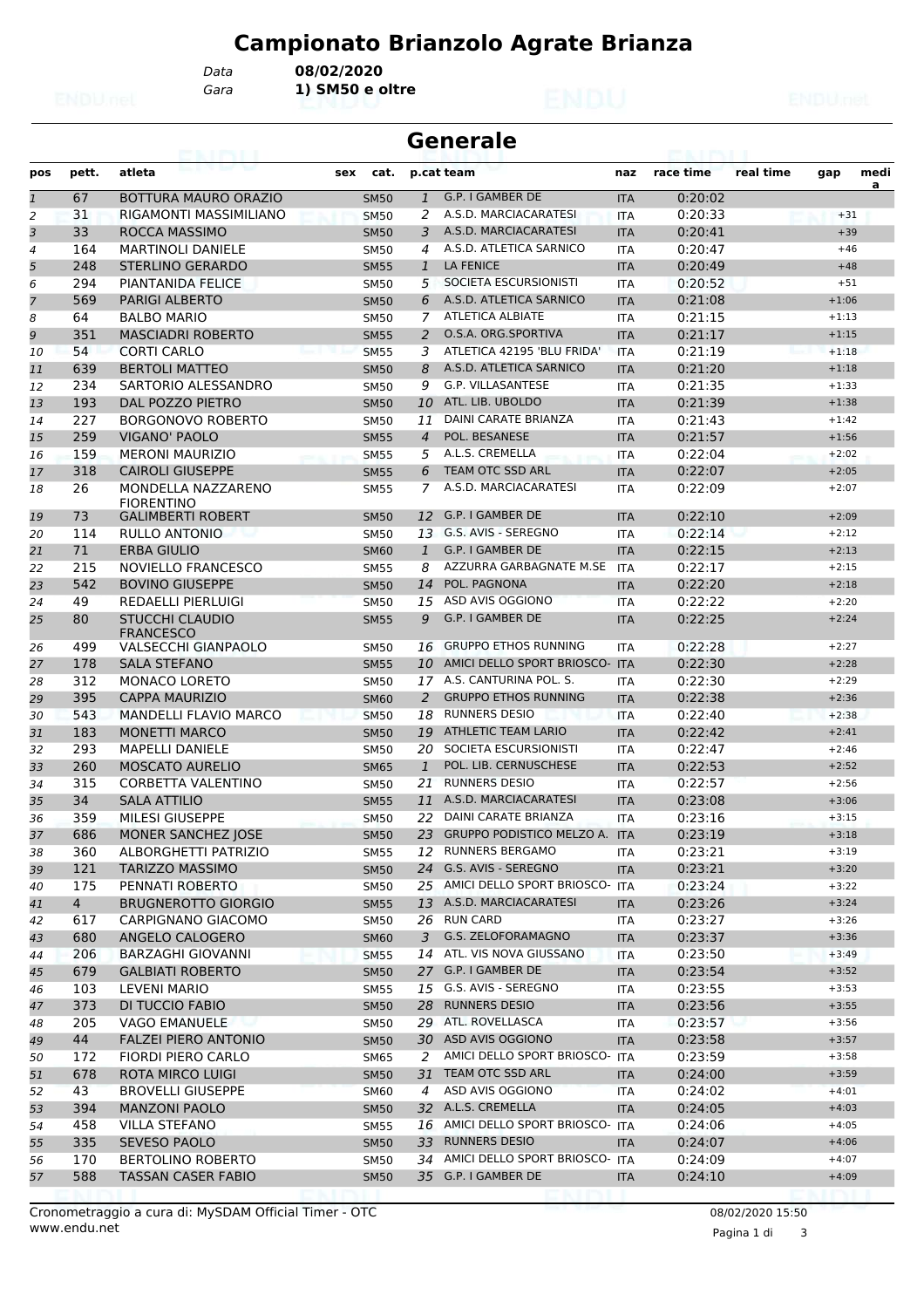| pos | pett. | atleta                                     | sex | cat.        |              | p.cat team                        | naz        | race time | real time | gap     | medi<br>a |
|-----|-------|--------------------------------------------|-----|-------------|--------------|-----------------------------------|------------|-----------|-----------|---------|-----------|
| 58  | 290   | <b>SALA LUCA</b>                           |     | <b>SM55</b> |              | 17 S.E.V. VALMADRERA              | <b>ITA</b> | 0:24:13   |           | $+4:12$ |           |
| 59  | 549   | ORSENIGO ROBERTO                           |     | <b>SM50</b> |              | 36 A.S. CANTURINA POL. S.         | <b>ITA</b> | 0:24:18   |           | $+4:17$ |           |
| 60  | 157   | DE VITO GIACOMO                            |     | <b>SM50</b> |              | 37 A.L.S. CREMELLA                | <b>ITA</b> | 0:24:20   |           | $+4:18$ |           |
| 61  | 204   | <b>OLTOLINI SERGIO</b>                     |     | <b>SM50</b> |              | 38 ATL. ROVELLASCA                | <b>ITA</b> | 0:24:24   |           | $+4:23$ |           |
| 62  | 87    | <b>BOTTESINI RENATO</b>                    |     | <b>SM55</b> |              | 18 G.S. AVIS - SEREGNO            | <b>ITA</b> | 0:24:28   |           | $+4:26$ |           |
| 63  | 90    | CAMPAGNOLA ANTONIO                         |     | SM60        |              | 5 G.S. AVIS - SEREGNO             | <b>ITA</b> | 0:24:34   |           | $+4:32$ |           |
| 64  | 498   | <b>TOSCANO PASQUALE</b>                    |     | <b>SM50</b> |              | 39 GRUPPO ETHOS RUNNING           | <b>ITA</b> | 0:24:38   |           | $+4:36$ |           |
| 65  | 618   | <b>CASTELLI ALESSANDRO</b>                 |     | <b>SM50</b> |              | 40 A.L.S. CREMELLA                | <b>ITA</b> | 0:24:49   |           | $+4:47$ |           |
| 66  | 3     | <b>BELLONI ANDREANO</b>                    |     | <b>SM55</b> |              | 19 A.S.D. MARCIACARATESI          | <b>ITA</b> | 0:24:52   |           | $+4:50$ |           |
| 67  | 352   | <b>MATTEUCCI ROBERTO</b>                   |     | <b>SM55</b> | 20           | POL.UNICREDIT CIRCOLO             | <b>ITA</b> | 0:24:53   |           | $+4:52$ |           |
| 68  | 522   | <b>COLZANI MAURO</b>                       |     | <b>SM50</b> |              | 41 A.S.D. MARCIACARATESI          | <b>ITA</b> | 0:24:59   |           | $+4:58$ |           |
| 69  | 347   | CALEGARI GIOVANNI PAOLO                    |     | SM65        | 3            | ROAD RUNNERS CLUB MILANO ITA      |            | 0:25:02   |           | $+5:00$ |           |
| 70  | 684   | <b>CORBETTA FABIO</b>                      |     | <b>SM50</b> |              | 42 GRUPPO ETHOS RUNNING           | <b>ITA</b> | 0:25:06   |           | $+5:05$ |           |
| 71  | 659   | <b>GILBERTI GERARDO</b>                    |     | SM60        | 6            | G.P. I GAMBER DE                  | <b>ITA</b> | 0:25:07   |           | $+5:05$ |           |
| 72  | 662   | <b>GIORGIONE STEFANO</b>                   |     | <b>SM55</b> | 21           | G.S. AVIS - SEREGNO               | <b>ITA</b> | 0:25:08   |           | $+5:06$ |           |
| 73  | 270   | <b>MAURI GIUSEPPE</b>                      |     | SM60        | 7            | ROAD RUNNERS CLUB MILANO          | <b>ITA</b> | 0:25:08   |           | $+5:07$ |           |
| 74  | 311   | <b>BIFFI GIOVANNI CARLO</b>                |     | <b>SM70</b> | $\mathbf{1}$ | O.S.A. ORG.SPORTIVA               | <b>ITA</b> | 0:25:14   |           | $+5:13$ |           |
| 75  | 616   | <b>RIVA FABIO</b>                          |     | <b>SM50</b> |              | 43 C.T.L. 3 ATLETICA              | <b>ITA</b> | 0:25:14   |           | $+5:13$ |           |
| 76  | 109   | <b>MUNARON MARCO</b>                       |     | <b>SM50</b> |              | 44 G.S. AVIS - SEREGNO            | <b>ITA</b> | 0:25:16   |           | $+5:15$ |           |
| 77  | 651   | <b>DOLCI SERGIO</b>                        |     | SM60        | 8            | ATL. VALLE IMAGNA                 | <b>ITA</b> | 0:25:19   |           | $+5:18$ |           |
| 78  | 345   | <b>CASIRAGHI MARCO</b>                     |     | <b>SM50</b> | 45           | <b>RUNNERS DESIO</b>              | <b>ITA</b> | 0:25:22   |           | $+5:21$ |           |
| 79  | 481   | ORRERA DAVIDE AMERIGO                      |     | <b>SM50</b> | 46           | G.P. I GAMBER DE                  | <b>ITA</b> | 0:25:24   |           | $+5:23$ |           |
|     |       | <b>MARIA</b>                               |     |             |              |                                   |            |           |           |         |           |
| 80  | 99    | <b>FUMAGALLI FILIPPO</b>                   |     | <b>SM55</b> | 22           | G.S. AVIS - SEREGNO               | <b>ITA</b> | 0:25:27   |           | $+5:26$ |           |
| 81  | 163   | RODI CARLO                                 |     | SM65        | 4            | A.S. CANTURINA POL. S.            | <b>ITA</b> | 0:25:29   |           | $+5:28$ |           |
| 82  | 658   | <b>BRIONI DAVIDE</b>                       |     | <b>SM50</b> |              | 47 G.P. I GAMBER DE               | <b>ITA</b> | 0:25:30   |           | $+5:29$ |           |
| 83  | 158   | <b>GILARDONI ROBERTO</b>                   |     | SM50        |              | 48 A.L.S. CREMELLA                | <b>ITA</b> | 0:25:35   |           | $+5:33$ |           |
| 84  | 472   | <b>BERTULETTI GIANCARLO</b>                |     | <b>SM50</b> |              | 49 EVOLUTION SPORT TEAM           | <b>ITA</b> | 0:25:36   |           | $+5:34$ |           |
| 85  | 348   | <b>LOSA MAURIZIO</b>                       |     | <b>SM60</b> | 9            | <b>RUNCARD</b>                    | <b>ITA</b> | 0:25:46   |           | $+5:44$ |           |
| 86  | 357   | <b>CHIARATO STEFANO</b>                    |     | <b>SM60</b> | 10           | <b>LA FENICE</b>                  | <b>ITA</b> | 0:25:46   |           | $+5:45$ |           |
| 87  | 365   | BERNARDO DAVIDE                            |     | <b>SM55</b> |              | 23 G.P. VILLASANTESE              | <b>ITA</b> | 0:25:47   |           | $+5:46$ |           |
| 88  | 30    | REDAELLI GIANCARLO                         |     | <b>SM50</b> |              | 50 A.S.D. MARCIACARATESI          | <b>ITA</b> | 0:25:49   |           | $+5:47$ |           |
| 89  | 272   | <b>CASTOLDI ROBERTO</b>                    |     | SM50        |              | 51 RUN CARD                       | <b>ITA</b> | 0:25:56   |           | $+5:54$ |           |
| 90  | 428   | <b>CORTI FRANCO</b>                        |     | <b>SM60</b> |              | 11 O.S.A. ORG.SPORTIVA            | <b>ITA</b> | 0:25:57   |           | $+5:56$ |           |
| 91  | 621   | <b>CORBETTA LUCA</b>                       |     | <b>SM50</b> |              | 52 ASD AVIS OGGIONO               | <b>ITA</b> | 0:26:00   |           | $+5:58$ |           |
| 92  | 106   | <b>MARIANI ROMEO</b>                       |     | <b>SM50</b> |              | 53 G.S. AVIS - SEREGNO            | <b>ITA</b> | 0:26:11   |           | $+6:09$ |           |
| 93  | 276   | CATTANEO MAURIZIO                          |     | <b>SM60</b> |              | 12 RUNNERS BERGAMO                | <b>ITA</b> | 0:26:15   |           | $+6:13$ |           |
| 94  | 336   | <b>MOLENA MAURIZIO</b>                     |     | <b>SM50</b> | 54           | <b>RUNNERS DESIO</b>              | <b>ITA</b> | 0:26:16   |           | $+6:14$ |           |
| 95  | 78    | RIVOLTA MARCO                              |     | <b>SM55</b> |              | 24 G.P. I GAMBER DE               | <b>ITA</b> | 0:26:17   |           | $+6:15$ |           |
| 96  | 221   | <b>BERTANI FRANCESCO</b>                   |     | <b>SM55</b> |              | 25 CARVICO SKYRUNNING             | <b>ITA</b> | 0:26:19   |           | $+6:18$ |           |
| 97  | 111   | PAGNIN LORENZO                             |     | SM55        |              | 26 G.S. AVIS - SEREGNO            | ITA        | 0:26:25   |           | $+6:24$ |           |
| 98  | 58    | <b>GIORDANO CARMINE</b>                    |     | <b>SM55</b> |              | 27 ATLETICA 42195 'BLU FRIDA'     | <b>ITA</b> | 0:26:27   |           | $+6:26$ |           |
| 99  | 101   | <b>GIOVINETTO GIUSEPPE</b>                 |     | <b>SM60</b> |              | 13 G.S. AVIS - SEREGNO            | ITA        | 0:26:30   |           | $+6:28$ |           |
| 100 | 91    | CANTAVENERA VINCENZO                       |     | <b>SM50</b> |              | 55 G.S. AVIS - SEREGNO            | <b>ITA</b> | 0:26:31   |           | $+6:29$ |           |
| 101 | 42    | <b>BIFFI GIANPAOLO</b>                     |     | SM50        |              | 56 ASD AVIS OGGIONO               | ITA        | 0:26:34   |           | $+6:33$ |           |
| 102 | 462   | <b>SIRONI GIORGIO</b>                      |     | <b>SM50</b> |              | 57 ATLETICA MONZA                 | <b>ITA</b> | 0:26:41   |           | $+6:39$ |           |
| 103 | 514   | SACCHI MARINO                              |     | <b>SM55</b> |              | 28 SPORTIVA VALBRONESE ASD        | ITA        | 0:26:41   |           | $+6:40$ |           |
| 104 | 356   | <b>GALBIATI AMBROGIO</b>                   |     | <b>SM70</b> | 2            | G.P. VILLASANTESE                 | <b>ITA</b> | 0:26:43   |           | $+6:42$ |           |
| 105 | 96    | DELFINO PIETRO                             |     | SM50        |              | 58 G.S. AVIS - SEREGNO            | ITA        | 0:26:45   |           | $+6:44$ |           |
| 106 | 66    | <b>BALDAN VALTER</b>                       |     | <b>SM55</b> |              | 29 G.P. I GAMBER DE               | <b>ITA</b> | 0:26:47   |           | $+6:46$ |           |
| 107 | 364   | ROTTOLI ERNESTO                            |     | <b>SM70</b> | 3            | ATL. PRESEZZO                     | ITA        | 0:26:48   |           | $+6:46$ |           |
| 108 | 75    | <b>QUADRIVI CLAUDIO</b>                    |     | <b>SM55</b> |              | 30 G.P. I GAMBER DE               | <b>ITA</b> | 0:26:48   |           | $+6:47$ |           |
| 109 | 174   | <b>MAMBRETTI MARCO</b>                     |     | SM50        |              | 59 AMICI DELLO SPORT BRIOSCO- ITA |            | 0:26:54   |           | $+6:53$ |           |
| 110 | 314   | PARLANTI MASSIMO                           |     | <b>SM60</b> |              | 14 RUNNERS DESIO                  | <b>ITA</b> | 0:27:00   |           | $+6:58$ |           |
| 111 | 20    | LA SELVA ANTONIO                           |     | SM65        |              | 5 A.S.D. MARCIACARATESI           | ITA        | 0:27:06   |           | $+7:04$ |           |
| 112 | 296   | <b>CITTERIO MASSIMO</b><br><b>GIOVANNI</b> |     | <b>SM55</b> |              | 31 SPORT E BENESSERE ASD          | <b>ITA</b> | 0:27:15   |           | $+7:14$ |           |
| 113 | 74    | <b>LEOPIZZI MARIO</b>                      |     | <b>SM60</b> |              | 15 G.P. I GAMBER DE               | <b>ITA</b> | 0:27:22   |           | $+7:21$ |           |
| 114 | 533   | <b>MARINO ALFIO</b>                        |     | <b>SM65</b> |              | 6 C.T.L. 3 ATLETICA               | <b>ITA</b> | 0:27:26   |           | $+7:24$ |           |
| 115 | 275   | SCARUFFI PAOLO                             |     | <b>SM60</b> |              | 16 RUN CARD                       | ITA        | 0:27:27   |           | $+7:25$ |           |
| 116 | 393   | <b>MARZORATI FAUSTO</b>                    |     | <b>SM60</b> |              | 17 A.L.S. CREMELLA                | <b>ITA</b> | 0:27:29   |           | $+7:28$ |           |
| 117 | 665   | ZURZOLO MASSIMO                            |     | <b>SM50</b> |              | 60 G.S. AVIS - SEREGNO            | ITA        | 0:27:29   |           | $+7:28$ |           |
| 118 | 528   | ZAPPA TIZIANO                              |     | <b>SM50</b> |              | 61 A.L.S. CREMELLA                | <b>ITA</b> | 0:27:29   |           | $+7:28$ |           |
| 119 | 683   | <b>COATI WALTER</b>                        |     | SM65        |              | 7 ATL. VIGNATE                    | <b>ITA</b> | 0:27:31   |           | $+7:29$ |           |
| 120 | 47    | PANZERI MAURIZIO                           |     | <b>SM55</b> |              | 32 ASD AVIS OGGIONO               | <b>ITA</b> | 0:27:33   |           | $+7:32$ |           |

www.endu.net Cronometraggio a cura di: MySDAM Official Timer - OTC 08/02/2020 15:50

Pagina 2 di 3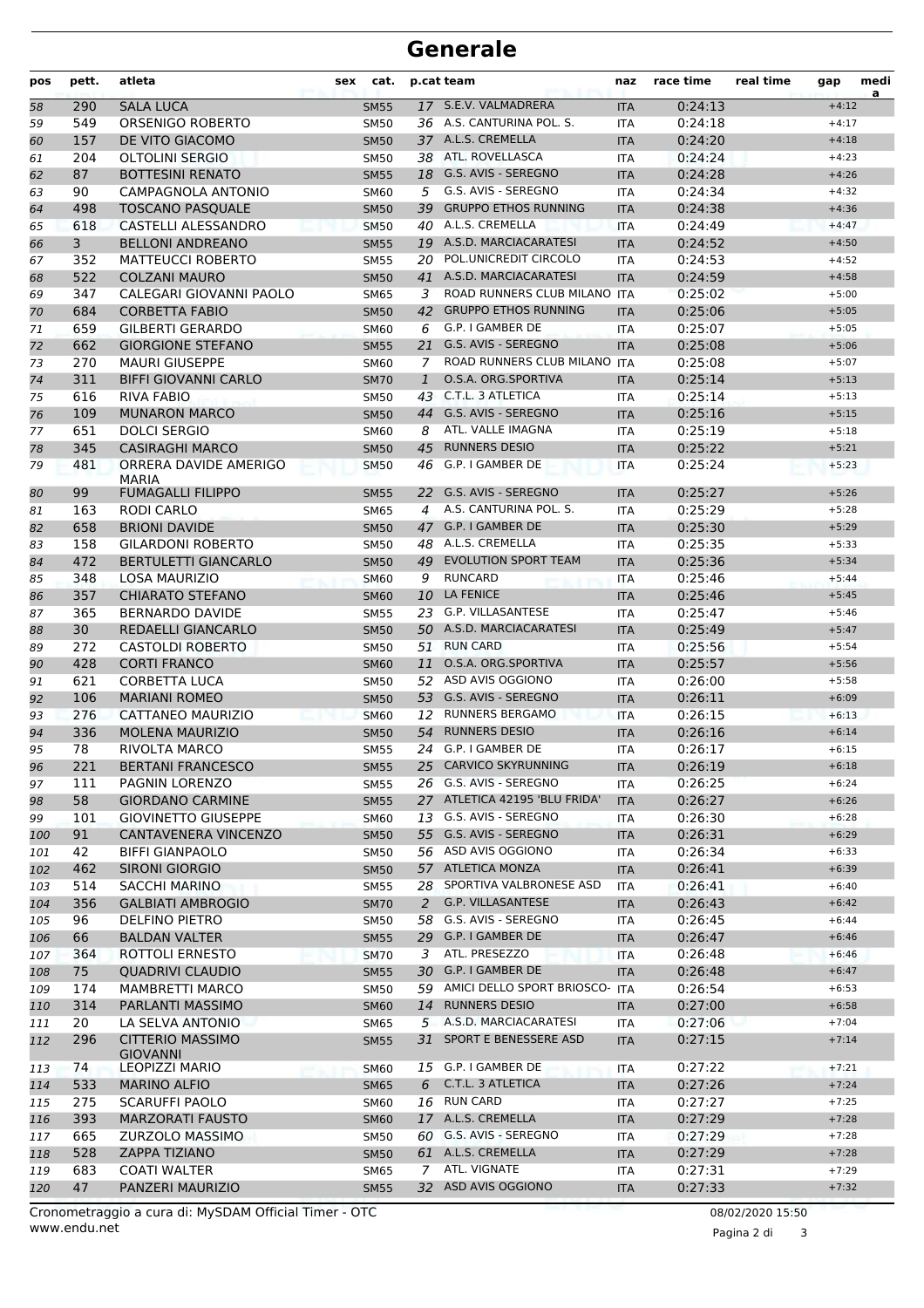| pos | pett. | atleta                                     | sex | cat.        |    | p.cat team                        | naz        | race time | real time | gap      | medi<br>a |
|-----|-------|--------------------------------------------|-----|-------------|----|-----------------------------------|------------|-----------|-----------|----------|-----------|
| 121 | 325   | VILLA GIOVANNI PAOLO                       |     | <b>SM60</b> |    | 18 G.P. I GAMBER DE               | <b>ITA</b> | 0:27:36   |           | $+7:35$  |           |
| 122 | 210   | CAZZANIGA SILVANO                          |     | <b>SM70</b> | 4  | <b>ATLETICA INTESA</b>            | ITA        | 0:27:43   |           | $+7:42$  |           |
| 123 | 265   | POZZONI IADER                              |     | <b>SM50</b> |    | 62 POLISPORTIVA CRAL BPB A.S.     | <b>ITA</b> | 0:27:54   |           | $+7:52$  |           |
| 124 | 23    | <b>MAURI GIUSEPPE</b>                      |     | <b>SM65</b> | 8  | A.S.D. MARCIACARATESI             | <b>ITA</b> | 0:27:56   |           | $+7:55$  |           |
| 125 | 591   | DE FRANCESCO STELLARIO                     |     | <b>SM55</b> | 33 | G.S. AVIS - SEREGNO               | <b>ITA</b> | 0:28:04   |           | $+8:03$  |           |
| 126 | 480   | <b>GALBIATI RICCARDO</b>                   |     | SM50        |    | 63 G.P. I GAMBER DE               | <b>ITA</b> | 0:28:11   |           | $+8:09$  |           |
| 127 | 50    | <b>VALSECCHI GIUSEPPE</b>                  |     | <b>SM55</b> | 34 | ASD AVIS OGGIONO                  | <b>ITA</b> | 0:28:21   |           | $+8:20$  |           |
| 128 | 337   | PICCOLOTTO ANTONIO                         |     | <b>SM60</b> |    | 19 RUNNERS DESIO                  | <b>ITA</b> | 0:28:23   |           | $+8:21$  |           |
| 129 | 392   | <b>BORRACCINO MICHELE</b>                  |     | <b>SM65</b> | 9  | <b>G.S. SAN DAMIANESE</b>         | <b>ITA</b> | 0:28:25   |           | $+8:23$  |           |
| 130 | 646   | <b>MOTTI MASSIMO</b>                       |     | <b>SM55</b> |    | 35 A.S.D. MARCIACARATESI          | <b>ITA</b> | 0:28:29   |           | $+8:28$  |           |
| 131 | 374   | <b>FESTA STEFANO</b>                       |     | <b>SM50</b> | 64 | <b>RUNNERS DESIO</b>              | <b>ITA</b> | 0:28:30   |           | $+8:29$  |           |
| 132 | 278   | LONGHI FLORIANO                            |     | <b>SM65</b> |    | 10 RUNNERS BERGAMO                | <b>ITA</b> | 0:28:33   |           | $+8:32$  |           |
| 133 | 253   | <b>MELLERA FABRIZIO</b>                    |     | <b>SM60</b> | 20 | O.S.A. ORG.SPORTIVA               | <b>ITA</b> | 0:28:35   |           | $+8:34$  |           |
| 134 | 685   | RIVA VITTORIO                              |     | <b>SM55</b> |    | 36 RUNNERS DESIO                  | <b>ITA</b> | 0:28:37   |           | $+8:36$  |           |
| 135 | 344   | <b>CORBETTA EUGENIO</b>                    |     | <b>SM50</b> |    | 65 RUNNERS DESIO                  | <b>ITA</b> | 0:28:44   |           | $+8:42$  |           |
| 136 | 279   | PANZERI DANIELE                            |     | <b>SM65</b> | 11 | <b>RUNNERS BERGAMO</b>            | <b>ITA</b> | 0:28:44   |           | $+8:43$  |           |
| 137 | 571   | <b>AMIDANI FABIO</b>                       |     | <b>SM50</b> |    | 66 A.S.D. MARCIACARATESI          | <b>ITA</b> | 0:28:46   |           | $+8:44$  |           |
| 138 | 70    | CASTAGNOLO ALFREDO                         |     | <b>SM55</b> |    | 37 G.P. I GAMBER DE               | <b>ITA</b> | 0:28:51   |           | $+8:49$  |           |
| 139 | 339   | <b>SALMASO MASSIMO</b>                     |     | <b>SM55</b> | 38 | <b>RUNNERS DESIO</b>              | <b>ITA</b> | 0:28:55   |           | $+8:53$  |           |
| 140 | 176   | PROSERPIO AMBROGIO                         |     | <b>SM55</b> |    | 39 AMICI DELLO SPORT BRIOSCO- ITA |            | 0:28:59   |           | $+8:57$  |           |
| 141 | 5     | <b>BRUNATI ALDO</b>                        |     | <b>SM55</b> |    | 40 A.S.D. MARCIACARATESI          | <b>ITA</b> | 0:29:16   |           | $+9:15$  |           |
| 142 | 319   | PIGNATELLI ENZO                            |     | <b>SM65</b> |    | 12 RUNCARD                        | <b>ITA</b> | 0:29:23   |           | $+9:21$  |           |
| 143 | 322   | <b>CATTANEO CARLO</b>                      |     | <b>SM65</b> | 13 | C.T.L. 3 ATLETICA                 | <b>ITA</b> | 0:29:34   |           | $+9:33$  |           |
| 144 | 575   | <b>GENNARO SELVAGGIO</b><br><b>SAVERIO</b> |     | <b>SM50</b> |    | 67 A.S.D. MARCIACARATESI          | <b>ITA</b> | 0:29:42   |           | $+9:41$  |           |
| 145 | 531   | <b>MILANI GIUSEPPE</b>                     |     | <b>SM60</b> | 21 | FG. ATL. FALEGNAMERIA             | <b>ITA</b> | 0:29:45   |           | $+9:44$  |           |
| 146 | 541   | <b>SASSO PIERMARIO</b>                     |     | <b>SM70</b> | 5  | ROAD RUNNERS CLUB MILANO          | <b>ITA</b> | 0:29:55   |           | $+9:54$  |           |
| 147 | 369   | <b>MARCHI MARCO</b>                        |     | <b>SM65</b> | 14 | <b>EUROATLETICA 2002</b>          | <b>ITA</b> | 0:30:03   |           | $+10:02$ |           |
| 148 | 17    | <b>GALOTTA GIUSEPPE</b>                    |     | <b>SM60</b> |    | 22 A.S.D. MARCIACARATESI          | ITA        | 0:30:06   |           | $+10:05$ |           |
| 149 | 110   | <b>MUSCI SERGIO</b>                        |     | <b>SM65</b> |    | 15 G.S. AVIS - SEREGNO            | <b>ITA</b> | 0:30:20   |           | $+10:18$ |           |
| 150 | 375   | D'AURIA NICOLINO                           |     | <b>SM60</b> |    | 23 A.S.D. MARCIACARATESI          | ITA        | 0:30:25   |           | $+10:23$ |           |
| 151 | 85    | <b>BILARDO COSIMO ALBERTO</b>              |     | <b>SM50</b> |    | 68 G.S. AVIS - SEREGNO            | <b>ITA</b> | 0:30:29   |           | $+10:27$ |           |
| 152 | 21    | <b>MANCINI LUIGI FRANCESCO</b>             |     | <b>SM60</b> |    | 24 A.S.D. MARCIACARATESI          | <b>ITA</b> | 0:30:32   |           | $+10:31$ |           |
| 153 | 166   | <b>REDAELLI VIRGINIO</b>                   |     | <b>SM65</b> |    | 16 A.S.D. MARCIACARATESI          | <b>ITA</b> | 0:30:44   |           | $+10:43$ |           |
| 154 | 207   | <b>NESPOLI VITO</b>                        |     | <b>SM60</b> |    | 25 ATL. VIS NOVA GIUSSANO         | <b>ITA</b> | 0:30:56   |           | $+10:55$ |           |
| 155 | 342   | PATANE' SALVATORE                          |     | <b>SM70</b> | 6  | <b>RUNNERS DESIO</b>              | <b>ITA</b> | 0:31:08   |           | $+11:06$ |           |
| 156 | 165   | <b>FARAVELLI STEFANO</b>                   |     | <b>SM55</b> | 41 | A.S.D. MARCIACARATESI             | <b>ITA</b> | 0:31:36   |           | $+11:35$ |           |
| 157 | 171   | <b>FERRERI DOMENICO</b>                    |     | <b>SM65</b> | 17 | AMICI DELLO SPORT BRIOSCO-        | <b>ITA</b> | 0:32:07   |           | $+12:06$ |           |
| 158 | 97    | <b>FACCINI FRANCESCO</b>                   |     | SM60        |    | 26 G.S. AVIS - SEREGNO            | <b>ITA</b> | 0:33:09   |           | $+13:08$ |           |
| 159 | 366   | MEREGALLI FRANCESCO                        |     | SM55        |    | 42 G.P. VILLASANTESE              | <b>ITA</b> | 0:33:13   |           | $+13:12$ |           |
| 160 | 619   | MARIANI DARIO                              |     | <b>SM65</b> |    | 18 RUNNERS DESIO                  | ITA        | 0:34:25   |           | $+14:23$ |           |
| 161 | 389   | <b>MORACCI GUERRINO</b>                    |     | <b>SM70</b> |    | 7 ATLETICA INTESA                 | <b>ITA</b> | 0:34:52   |           | $+14:51$ |           |
| 162 | 388   | INZERILLO GIOVANNI                         |     | <b>SM70</b> | 8  | <b>ATLETICA INTESA</b>            | <b>ITA</b> | 0:37:09   |           | $+17:08$ |           |
| 163 | 663   | <b>GRASSI GIANLUCA</b><br><b>MASSIMO</b>   |     | <b>SM55</b> |    | 43 G.S. AVIS - SEREGNO            | <b>ITA</b> | 0:37:44   |           | $+17:43$ |           |
| 164 | 212   | RIBOLDI PAOLO                              |     | <b>SM60</b> |    | 27 ATLETICA INTESA                | ITA        | 0:42:21   |           | $+22:20$ |           |
| 165 | 688   | <b>FERRARI GINO</b>                        |     | <b>SM70</b> | 9  | ATLETICA INTESA                   | <b>ITA</b> | 0:43:19   |           | $+23:17$ |           |
| 166 | 676   | <b>TURRI ENRICO CELESTE</b>                |     | <b>SM70</b> |    | 10 RUNNING TORRE DE' ROVERI       | <b>ITA</b> | 0:59:08   |           | $+39:07$ |           |

| ENDU        |                                                | <b>ENDU</b> |                                                            | <b>ENDU</b>    |                                   | <b>ENDU</b>              |
|-------------|------------------------------------------------|-------------|------------------------------------------------------------|----------------|-----------------------------------|--------------------------|
|             | <b>ENDU</b>                                    |             | ENDU                                                       | ENDU           |                                   |                          |
| <b>ENDU</b> |                                                |             | ENDU                                                       | <b>ENDU</b>    |                                   | <b>ENDU</b>              |
|             | ENDU <sub>net</sub>                            |             | <b>ENDU</b>                                                | <b>ENDUmet</b> |                                   |                          |
|             | <b>POINT PATT AND ARRANGEMENT COMMUNISTICS</b> |             | <b>THE R. P. LEWIS CO., LANSING MICH. 49-14039-1-120-2</b> |                | <b>THE ROLLEY CONTROL CONTROL</b> | <b><i>CONTRACTOR</i></b> |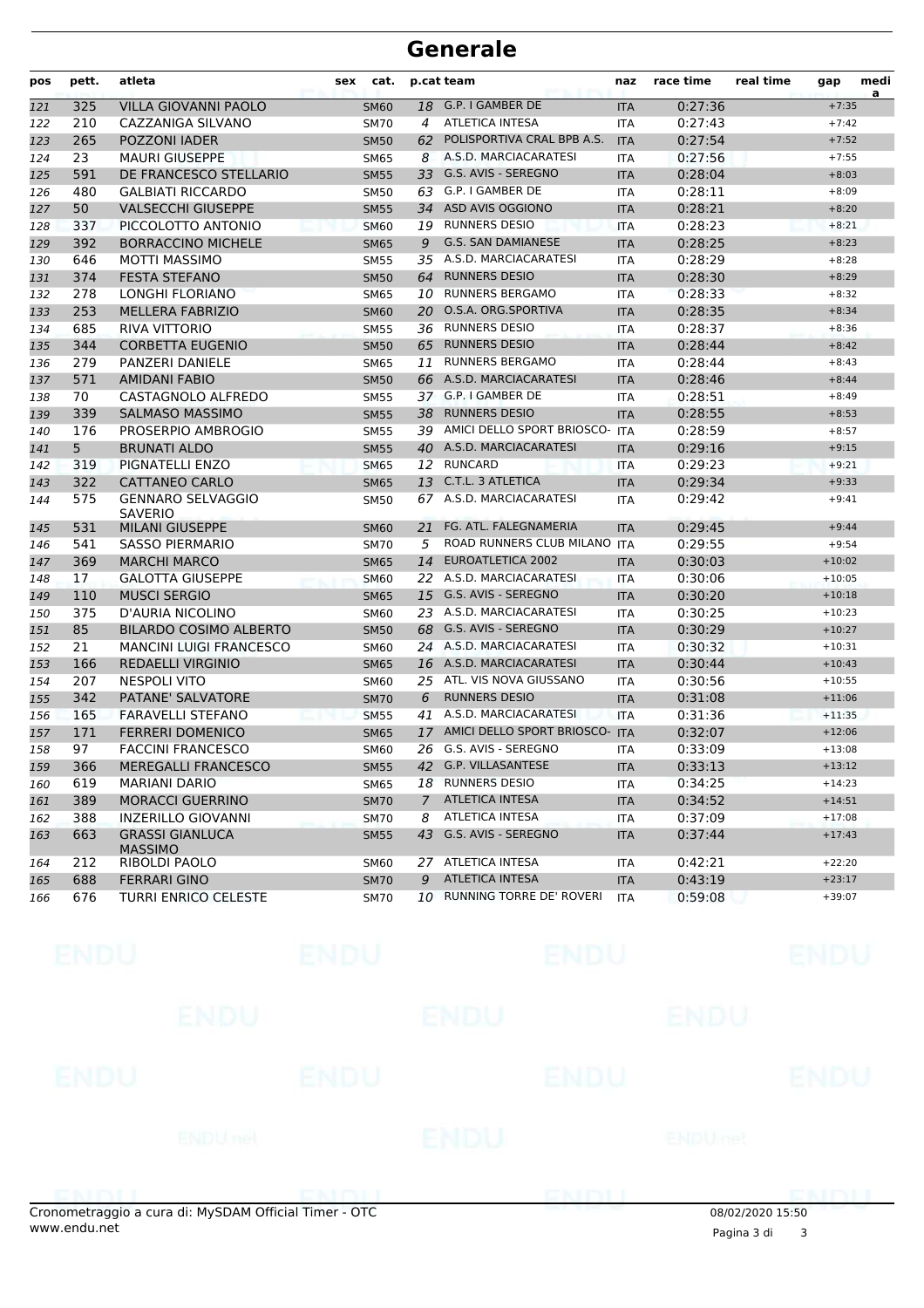*Gara* **2) Esordienti 2013/2014** *Data* **08/02/2020**

|     | Generale<br>green and an amount of the |                         |             |                          |                         |  |            |           |           |         |           |  |
|-----|----------------------------------------|-------------------------|-------------|--------------------------|-------------------------|--|------------|-----------|-----------|---------|-----------|--|
| pos | pett.                                  | atleta                  | cat.<br>sex |                          | p.cat team              |  | naz        | race time | real time | gap     | medi<br>a |  |
|     | 1291                                   | <b>VELLI IRIS</b>       | EF-13/14    |                          | NUOVA ATLETICA ASTRO    |  | <b>ITA</b> | 0:01:53   |           |         |           |  |
| 2   | 1292                                   | DE MARTINO NATHAN       | EM-13/14    |                          | NUOVA ATLETICA ASTRO    |  | <b>ITA</b> | 0:01:54   |           | $+1$    |           |  |
| 3   | 1152                                   | ANOARDO MATTEO          | EM-13/14    | $\overline{\phantom{a}}$ | ATLETICA ALBIATE        |  | <b>ITA</b> | 0:01:59   |           | $+6$    |           |  |
| 4   | 1157                                   | SALVADERI NICOLE        | EF-13/14    |                          | ATLETICA ALBIATE        |  | <b>ITA</b> | 0:02:16   |           | $+23$   |           |  |
| 5   | 1158                                   | <b>MARCONATO DAVIDE</b> | EM-13/14    | 3                        | <b>ATLETICA ALBIATE</b> |  | <b>ITA</b> | 0:02:27   |           | $+34$   |           |  |
| 6   | 1034                                   | <b>FOSSATI ADELE</b>    | EF-13/14    |                          | ATLETICA ALBIATE        |  | <b>ITA</b> | 0:03:25   |           | $+1:32$ |           |  |

| <b>ENDU</b>    |                                                     | ENDU        |                | <b>ENDU</b> |                           | <b>ENDU</b>    |
|----------------|-----------------------------------------------------|-------------|----------------|-------------|---------------------------|----------------|
|                | ENDU.net                                            |             | <b>ENDU</b>    |             | <b>ENDUnet</b>            |                |
| ENDU           |                                                     | <b>ENDU</b> |                | <b>ENDU</b> |                           | <b>ENDU</b>    |
|                | ENDU                                                |             | <b>ENDU</b>    |             | <b>ENDU</b>               |                |
| <b>ENDUMet</b> |                                                     | <b>ENDU</b> |                | <b>ENDU</b> |                           | <b>ENDUnet</b> |
|                | <b>ENDU</b>                                         |             | ENDU           |             | <b>ENDU</b>               |                |
| <b>ENDU</b>    |                                                     | <b>ENDU</b> |                | <b>ENDU</b> |                           | <b>ENDU</b>    |
|                | <b>ENDU<sub>met</sub></b>                           |             | ENDU           |             | <b>ENDU<sub>DEL</sub></b> |                |
| <b>ENDU</b>    |                                                     | <b>ENDU</b> |                | <b>ENDU</b> |                           | <b>ENDU</b>    |
|                | ENDU                                                |             | <b>ENDUnet</b> |             | <b>ENDU</b>               |                |
| <b>ENDU</b>    |                                                     | <b>ENDU</b> |                | <b>ENDU</b> |                           | <b>ENDU</b>    |
|                | ENDU                                                |             | <b>ENDU</b>    |             | ENDU                      |                |
| ENDU           |                                                     | <b>ENDU</b> |                | <b>ENDU</b> |                           | <b>ENDU</b>    |
|                | <b>ENDUnet</b>                                      |             | <b>ENDU</b>    |             | ENDUmet                   |                |
| ENIBUL         | onometraggio a cura di: MySDAM Official Timer - OTC |             |                | ENDIJ       | 08/02/2020 15:50          |                |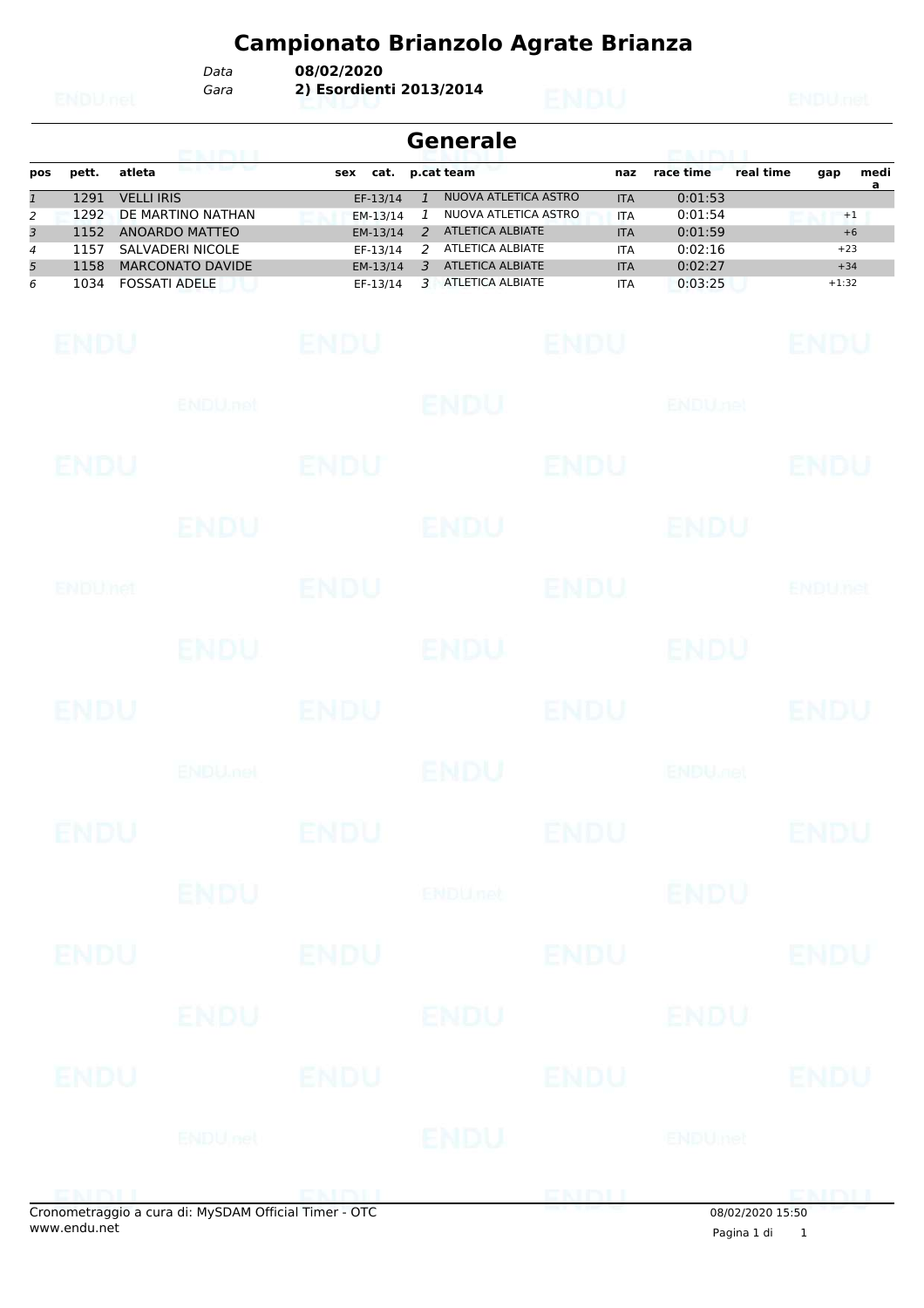*Gara* **3) Esordienti 2011/2012** *Data* **08/02/2020**

|              |              | 396 HENRI I                                  |                      |                | <b>Generale</b>                                 |                          | <b>ETAL LITALITI</b>      |           |             |                |
|--------------|--------------|----------------------------------------------|----------------------|----------------|-------------------------------------------------|--------------------------|---------------------------|-----------|-------------|----------------|
| pos          | pett.        | atleta                                       | cat.<br>sex          |                | p.cat team                                      | naz                      | race time                 | real time | gap         | medi<br>a      |
| $\mathbf{1}$ | 1007         | MONETTI MATTIA THOMAS                        | EM-11/12             | $\mathbf{1}$   | <b>ATHLETIC TEAM LARIO</b>                      | <b>ITA</b>               | 0:01:34                   |           |             |                |
| 2            | 1270         | MARRABELLO DAVIDE                            | $EM-11/12$           | 2              | NUOVA ATLETICA ASTRO                            | <b>ITA</b>               | 0:01:47                   |           | $+13$       |                |
| 3            | 1303         | <b>STELLUTI ISMAELE</b>                      | EM-11/12             | 3              | U.P. MISSAGLIA                                  | <b>ITA</b>               | 0:01:48                   |           | $+15$       |                |
| 4            | 1032         | ROCCHETTA SARA MARIA                         | EF-11/12             | 1              | <b>ATLETICA ALBIATE</b>                         | <b>ITA</b>               | 0:01:49                   |           |             | $+16$          |
| 5            | 1033<br>1288 | <b>DELLI SANTI ANDREA</b><br>CALDARA ARIANNA | EM-11/12             | $\overline{4}$ | <b>ATLETICA ALBIATE</b><br>NUOVA ATLETICA ASTRO | <b>ITA</b>               | 0:01:49<br>0:01:50        |           |             | $+16$<br>$+16$ |
| 6<br>7       | 1025         | <b>CANZI TOMMASO</b>                         | EF-11/12<br>EM-11/12 | 2<br>5         | <b>ATLETICA ALBIATE</b>                         | <b>ITA</b><br><b>ITA</b> | 0:01:51                   |           | $+18$       |                |
| 8            | 1258         | SARTORIO GIACOMO                             | EM-11/12             | 6              | <b>ATLETICA ALBIATE</b>                         | <b>ITA</b>               | 0:01:52                   |           | $+19$       |                |
| 9            | 1030         | <b>MAZZONI MATTIA</b>                        | EM-11/12             | $\overline{7}$ | <b>ATLETICA ALBIATE</b>                         | <b>ITA</b>               | 0:01:54                   |           | $+21$       |                |
| 10           | 1027         | <b>DOSOLI PAOLO</b>                          | EM-11/12             | 8              | <b>ATLETICA ALBIATE</b>                         | <b>ITA</b>               | 0:01:56                   |           |             | $+22$          |
| 11           | 1287         | <b>GIANNI' FRANCESCO</b>                     | EM-11/12             | 9              | NUOVA ATLETICA ASTRO                            | <b>ITA</b>               | 0:02:00                   |           | $+27$       |                |
| 12           | 1028         | <b>RICCA GIORGIA</b>                         | EF-11/12             | 3              | <b>ATLETICA ALBIATE</b>                         | <b>ITA</b>               | 0:02:02                   |           | $+29$       |                |
| 13           | 1286         | <b>GIARDINI NICOLO</b>                       | EM-11/12             | 10             | NUOVA ATLETICA ASTRO                            | <b>ITA</b>               | 0:02:05                   |           | $+31$       |                |
| 14           | 1294         | PEDRINI ANITA                                | EF-11/12             | 4              | NUOVA ATLETICA ASTRO                            | <b>ITA</b>               | 0:02:07                   |           | $+33$       |                |
| 15           | 1290         | <b>SPINI ALBERTO</b>                         | EM-11/12             | 11             | NUOVA ATLETICA ASTRO                            | <b>ITA</b>               | 0:02:07                   |           | $+34$       |                |
| 16           | 1297         | <b>CAPICOTTO RICCARDO</b>                    | EM-11/12             | 12             | ATL. AGRATE                                     | <b>ITA</b>               | 0:02:11                   |           |             | $+37$          |
| 17           | 1156         | <b>ANOARDO ELENA</b>                         | EF-11/12             | 5              | <b>ATLETICA ALBIATE</b>                         | <b>ITA</b>               | 0:02:14                   |           |             | $+40$          |
| 18           | 1029         | <b>MAGGI FRANCESCO</b>                       | EM-11/12             | 13             | <b>ATLETICA ALBIATE</b>                         | <b>ITA</b>               | 0:02:21                   |           | $+47$       |                |
| 19           | 1067         | <b>ZAPPIA GESUEL</b>                         | EM-11/12             | 14             | <b>GS IN ROBORE VIRTUS</b>                      | <b>ITA</b>               | 0:02:23                   |           |             | $+50$          |
| 20           | 1153         | <b>MARCONATO SARA</b>                        | EF-11/12             | 6              | <b>ATLETICA ALBIATE</b>                         | <b>ITA</b>               | 0:02:35                   |           | $+1:01$     |                |
| 21           | 1066         | <b>FALLANCA SOFIA</b>                        | EF-11/12             | $\overline{7}$ | <b>GS IN ROBORE VIRTUS</b>                      | <b>ITA</b>               | 0:02:59                   |           | $+1:26$     |                |
|              | ENDUMet      |                                              | <b>ENDU</b>          |                |                                                 | ENDU                     |                           |           | ENDUnet     |                |
|              |              | ENDU                                         |                      |                | ENDU                                            |                          | ENDU                      |           |             |                |
|              | ENDU         |                                              | ENDU                 |                |                                                 | ENDU                     |                           |           | ENDU        |                |
|              |              | <b>ENDU<sub>net</sub></b>                    |                      |                | ENDU                                            |                          | <b>ENDU<sub>met</sub></b> |           |             |                |
|              | ENDU         |                                              | ENDU                 |                |                                                 | ENDU                     |                           |           | ENDU        |                |
|              |              | <b>ENDU</b>                                  |                      |                | <b>ENDU<sub>net</sub></b>                       |                          | <b>ENDU</b>               |           |             |                |
|              | <b>ENDU</b>  |                                              | <b>ENDU</b>          |                |                                                 | <b>ENDU</b>              |                           |           | ENDU        |                |
|              |              | ENDU                                         |                      |                | ENDU                                            |                          | ENDU                      |           |             |                |
|              | ENDU         |                                              | <b>ENDU</b>          |                |                                                 | <b>ENDU</b>              |                           |           | <b>ENDU</b> |                |
|              |              | <b>ENDUnet</b>                               |                      |                | ENDU                                            |                          | ENDUmet                   |           |             |                |
|              |              |                                              |                      |                |                                                 |                          |                           |           |             |                |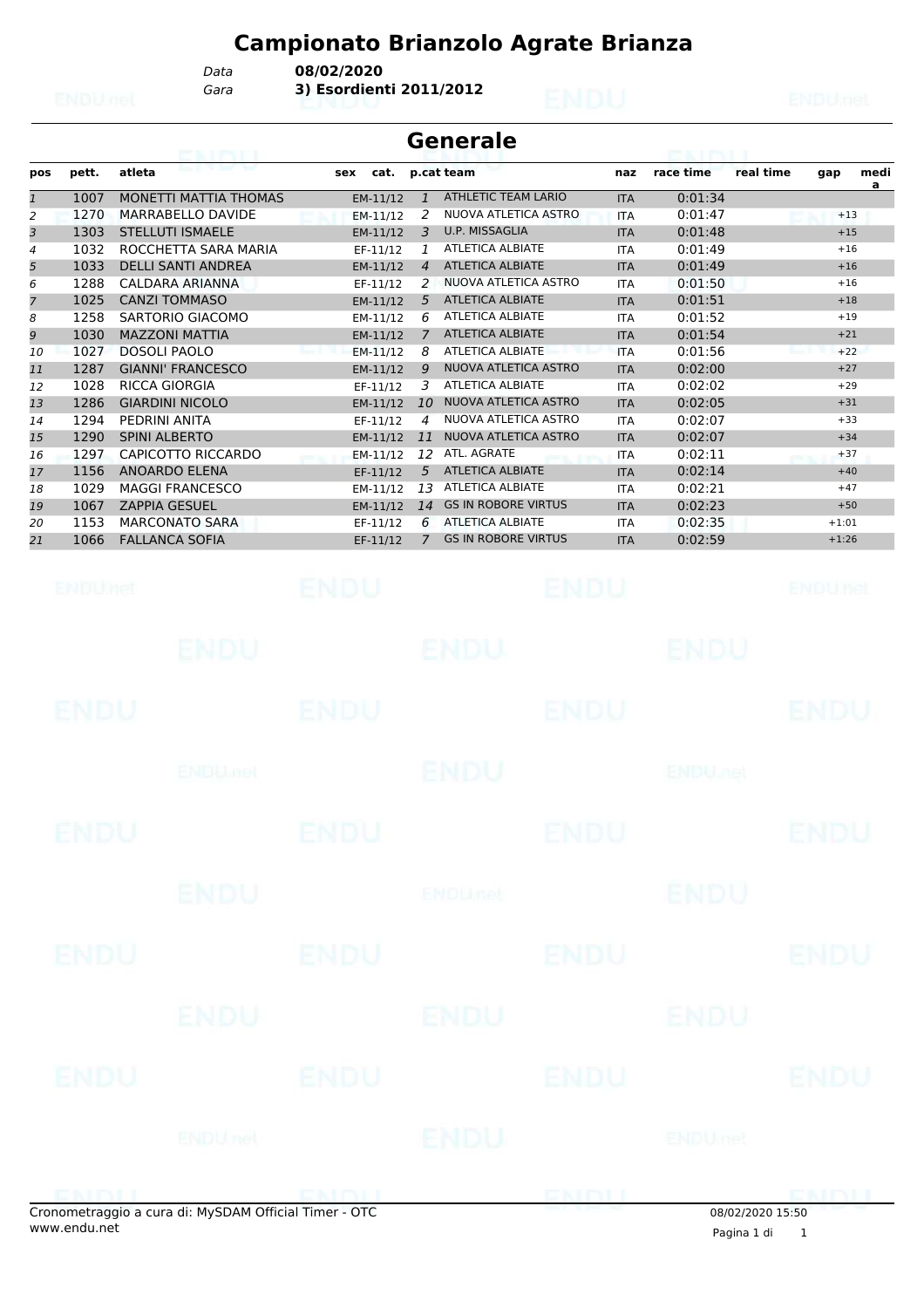*Gara* **4) Esordienti 2009/2010** *Data* **08/02/2020**

| <b>Generale</b><br><b>CONTRACTOR</b> |       |                           |     |          |              |                            |            |           |           |         |           |  |
|--------------------------------------|-------|---------------------------|-----|----------|--------------|----------------------------|------------|-----------|-----------|---------|-----------|--|
| pos                                  | pett. | atleta                    | sex | cat.     |              | p.cat team                 | naz        | race time | real time | gap     | medi<br>a |  |
| $\mathbf{1}$                         | 1092  | <b>COLOMBO DAVIDE</b>     |     | EM-09/10 | $\mathbf{1}$ | <b>U.S. SAN MAURIZIO</b>   | <b>ITA</b> | 0:02:43   |           |         |           |  |
| 2                                    | 1001  | <b>SGUERA GIORGIO</b>     |     | EM-09/10 | 2            | ABC PROGETTO AZZURRI       | <b>ITA</b> | 0:02:51   |           | $+9$    |           |  |
| 3                                    | 1299  | <b>CECCATO MATTEO</b>     |     | EM-09/10 | 3            | A.G. COMENSE S.S.D. A R.L. | <b>ITA</b> | 0:02:54   |           | $+12$   |           |  |
| 4                                    | 1266  | <b>LUPARI RICCARDO</b>    |     | EM-09/10 | 4            | NUOVA ATLETICA ASTRO       | <b>ITA</b> | 0:02:55   |           | $+13$   |           |  |
| 5                                    | 1056  | SESTINI LUCA FRANCESCO    |     | EM-09/10 | 5            | G.S. ZELOFORAMAGNO         | <b>ITA</b> | 0:02:56   |           | $+14$   |           |  |
| 6                                    | 1065  | <b>AVERSA MICHELE</b>     |     | EM-09/10 | 6            | <b>GS IN ROBORE VIRTUS</b> | <b>ITA</b> | 0:03:08   |           | $+26$   |           |  |
| 7                                    | 1262  | <b>MEAZZA GABRIELE</b>    |     | EM-09/10 | 7            | NUOVA ATLETICA ASTRO       | <b>ITA</b> | 0:03:12   |           | $+29$   |           |  |
| 8                                    | 1278  | STELLUTI EDOARDO          |     | EM-09/10 | 8            | U.P. MISSAGLIA             | <b>ITA</b> | 0:03:13   |           | $+31$   |           |  |
| 9                                    | 1024  | <b>LANDENNA GIULIO</b>    |     | EM-09/10 | 9            | <b>ATLETICA ALBIATE</b>    | <b>ITA</b> | 0:03:26   |           | $+44$   |           |  |
| 10                                   | 1133  | <b>BONANOMI LUCA</b>      |     | EM-09/10 | 10           | <b>ATLETICA ALBIATE</b>    | <b>ITA</b> | 0:03:28   |           | $+46$   |           |  |
| 11                                   | 1131  | PROSERPIO SARA            |     | EF-09/10 | 1            | POL. BESANESE              | <b>ITA</b> | 0:03:29   |           | $+47$   |           |  |
| 12                                   | 1023  | <b>FOSSATI VITTORIA</b>   |     | EF-09/10 | 2            | <b>ATLETICA ALBIATE</b>    | <b>ITA</b> | 0:03:37   |           | $+54$   |           |  |
| 13                                   | 1305  | <b>FERRI CHIARA</b>       |     | EF-09/10 | 3            | ATL. AGRATE                | <b>ITA</b> | 0:03:38   |           | $+56$   |           |  |
| 14                                   | 1285  | <b>DURBANO EDOARDO</b>    |     | EM-09/10 | 11           | NUOVA ATLETICA ASTRO       | <b>ITA</b> | 0:03:45   |           | $+1:03$ |           |  |
| 15                                   | 1063  | <b>BULKU MARVIN</b>       |     | EM-09/10 | 12           | <b>GS IN ROBORE VIRTUS</b> | <b>ITA</b> | 0:04:02   |           | $+1:20$ |           |  |
| 16                                   | 1059  | <b>AMATO SOFIA</b>        |     | EF-09/10 | 4            | <b>GEAS ATLETICA</b>       | ITA        | 0:04:25   |           | $+1:42$ |           |  |
| 17                                   | 1284  | <b>CAMPETE ALESSANDRO</b> |     | EM-09/10 | 13           | NUOVA ATLETICA ASTRO       | <b>ITA</b> | 0:04:44   |           | $+2:02$ |           |  |
| 18                                   | 1298  | DE GENNARO DAVIDE         |     | EM-09/10 | 14           | ATL. AGRATE                | <b>ITA</b> | 0:05:00   |           | $+2:18$ |           |  |
|                                      |       | ENDW                      |     |          |              |                            |            |           |           |         |           |  |
|                                      |       |                           |     |          |              |                            |            |           |           |         |           |  |

|             | <b>ENDU</b>                                         |             | <b>ENDU</b>    |             | ENDU                       |                 |
|-------------|-----------------------------------------------------|-------------|----------------|-------------|----------------------------|-----------------|
| <b>ENDU</b> |                                                     | <b>ENDU</b> |                | <b>ENDU</b> |                            | <b>ENDU</b>     |
|             | <b>ENDUMBL</b>                                      |             | <b>ENDU</b>    |             | <b>ENDU<sub>ndet</sub></b> |                 |
| <b>ENDU</b> |                                                     | <b>ENDU</b> |                | <b>ENDU</b> |                            | <b>ENDU</b>     |
|             | <b>ENDU</b>                                         |             | <b>ENDUnet</b> |             | <b>ENDU</b>                |                 |
| ENDU        |                                                     | <b>ENDU</b> |                | <b>ENDU</b> |                            | <b>ENDU</b>     |
|             | <b>ENDU</b>                                         |             | ENDU           |             | ENDU                       |                 |
| ENDU        |                                                     | <b>ENDU</b> |                | <b>ENDU</b> |                            | <b>ENDU</b>     |
|             | <b>ENDUnet</b>                                      |             | ENDU           |             | ENDUmet                    |                 |
|             | anometranojn a cura di: MySDAM Official Timer - OTC |             |                | ENDL        | 08/02/2020 15:50           | <b>DISTINEL</b> |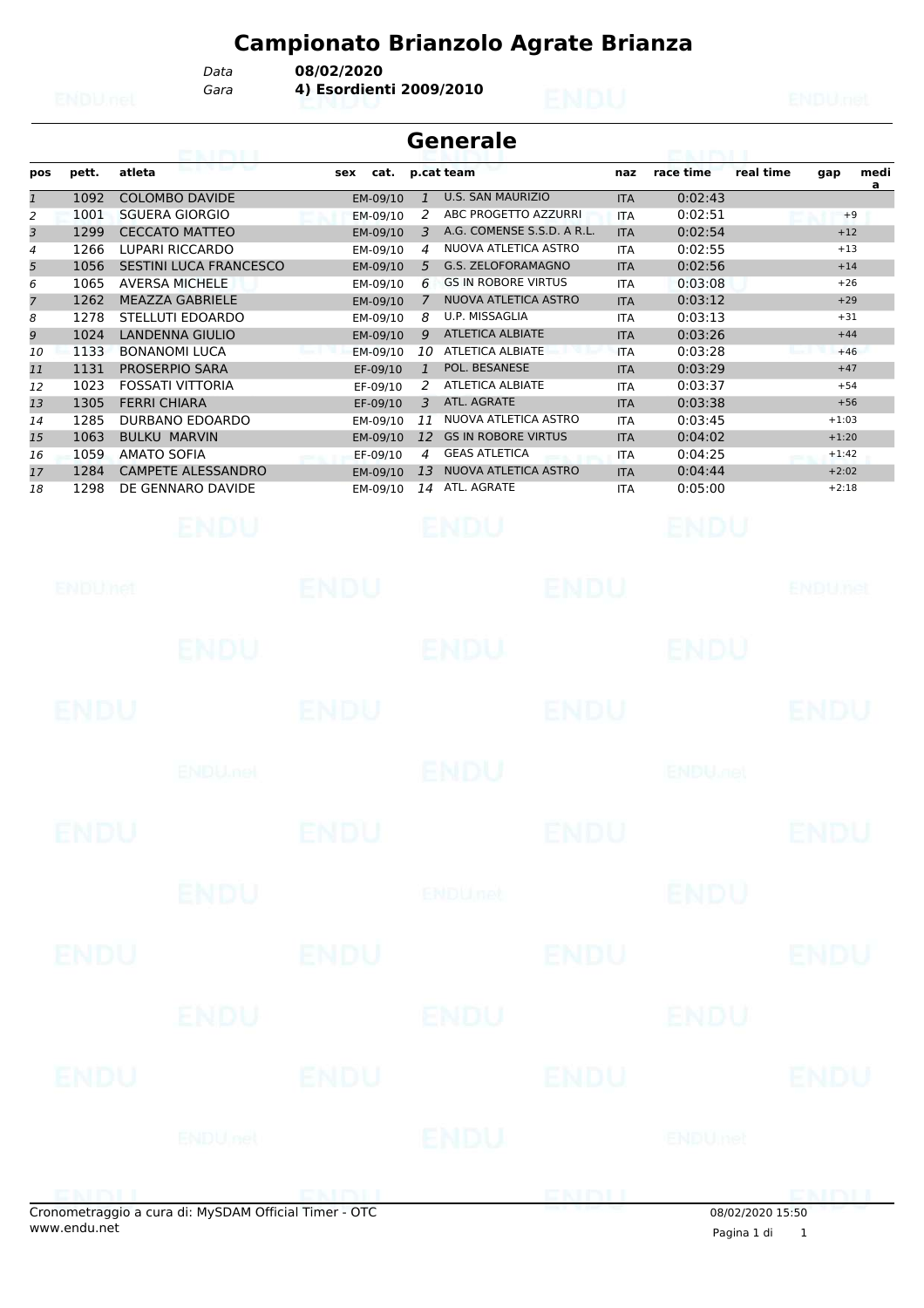*Gara* **5) Ragazzi** *Data* **08/02/2020**

|              | <b>Generale</b>        |                             |     |           |                |                            |            |           |           |         |           |
|--------------|------------------------|-----------------------------|-----|-----------|----------------|----------------------------|------------|-----------|-----------|---------|-----------|
| pos          | pett.                  | atleta                      | sex | cat.      |                | p.cat team                 | naz        | race time | real time | gap     | medi<br>a |
| $\mathbf{1}$ | 1143                   | <b>CASALINO JACOPO</b>      |     | <b>RM</b> | $\mathbf{1}$   | A.G. COMENSE S.S.D. A R.L. | <b>ITA</b> | 0:04:57   |           |         |           |
| 2            | 1144                   | PATRIARCA GIOVANNI          |     | <b>RM</b> | 2              | A.G. COMENSE S.S.D. A R.L. | <b>ITA</b> | 0:04:59   |           | $+2$    |           |
| 3            | 1021                   | <b>RICCA SARA</b>           |     | <b>RF</b> | 1              | <b>ATLETICA ALBIATE</b>    | <b>ITA</b> | 0:05:02   |           | $+5$    |           |
| 4            | 1162                   | <b>FIORUCCI EMANUELE</b>    |     | <b>RM</b> | 3              | <b>ATLETICA MONZA</b>      | <b>ITA</b> | 0:05:05   |           | $+8$    |           |
| 5            | 1061                   | <b>SGRO GIORGIA</b>         |     | <b>RF</b> | 2              | <b>GS IN ROBORE VIRTUS</b> | <b>ITA</b> | 0:05:08   |           | $+12$   |           |
| 6            | 1004                   | <b>CISSOKHO NANSA</b>       |     | <b>RF</b> | 3              | ALA ATL. ABBIATEGRASSO     | <b>ITA</b> | 0:05:16   |           | $+20$   |           |
| 7            | 1283                   | DI STEFANO SILVIA           |     | <b>RF</b> | $\overline{4}$ | POL. BESANESE              | <b>ITA</b> | 0:05:21   |           | $+24$   |           |
| 8            | 1279                   | <b>FEBBI SERENA</b>         |     | <b>RF</b> | 5.             | A.G. COMENSE S.S.D. A R.L. | <b>ITA</b> | 0:05:24   |           | $+27$   |           |
| 9            | 1002                   | <b>BROGGI CHIARA</b>        |     | <b>RF</b> | 6              | ALA ATL. ABBIATEGRASSO     | <b>ITA</b> | 0:05:27   |           | $+31$   |           |
| 10           | 1003                   | <b>CHIARELLO LORENZO</b>    |     | <b>RM</b> | 4              | ALA ATL. ABBIATEGRASSO     | <b>ITA</b> | 0:05:42   |           | $+45$   |           |
| 11           | 1145                   | <b>FACCHI DANIELE</b>       |     | <b>RM</b> | 5              | A.G. COMENSE S.S.D. A R.L. | <b>ITA</b> | 0:05:46   |           | $+49$   |           |
| 12           | 1020                   | <b>BALBO MARTINA</b>        |     | <b>RF</b> | 7              | <b>ATLETICA ALBIATE</b>    | <b>ITA</b> | 0:05:54   |           | $+57$   |           |
| 13           | 1304                   | <b>MASSICCI GIOELE</b>      |     | <b>RM</b> | 6              | A.G. COMENSE S.S.D. A R.L. | <b>ITA</b> | 0:05:54   |           | $+57$   |           |
| 14           | 1058                   | <b>TURRA REBECCA EMILIA</b> |     | <b>RF</b> | 8              | <b>GEAS ATLETICA</b>       | <b>ITA</b> | 0:06:02   |           | $+1:05$ |           |
| 15           | 1142                   | ROTONDI VALENTINA           |     | <b>RF</b> | 9              | A.G. COMENSE S.S.D. A R.L. | <b>ITA</b> | 0:06:12   |           | $+1:15$ |           |
| 16           | 1005                   | <b>BOLCIAGHI RICCARDO</b>   |     | <b>RM</b> | 7              | ALA ATL. ABBIATEGRASSO     | ITA        | 0:06:34   |           | $+1:37$ |           |
| 17           | 1151                   | <b>ASTOLFI EDOARDO</b>      |     | <b>RM</b> | 8              | <b>ATLETICA ALBIATE</b>    | <b>ITA</b> | 0:06:56   |           | $+2:00$ |           |
| 18           | 1060                   | <b>BULKU LIVIA</b>          |     | <b>RF</b> | 10             | <b>GS IN ROBORE VIRTUS</b> | <b>ITA</b> | 0:07:07   |           | $+2:10$ |           |
| 19           | 1022                   | <b>GAIONI CAROLINA</b>      |     | <b>RF</b> | 11             | <b>ATLETICA ALBIATE</b>    | <b>ITA</b> | 0:07:21   |           | $+2:25$ |           |
| 20           | 1132                   | <b>SEGHEZZI ELENA</b>       |     | <b>RF</b> | 12             | <b>ATLETICA ALBIATE</b>    | ITA        | 0:07:59   |           | $+3:02$ |           |
|              | <b>Call Till Hings</b> |                             |     |           |                |                            |            |           |           | ENMIRA  |           |

| ENDUMA      |                           | ENDU        |                           | endu        |                           | ENDUnet      |
|-------------|---------------------------|-------------|---------------------------|-------------|---------------------------|--------------|
|             | <b>ENDU</b>               |             | <b>ENDU</b>               |             | <b>ENDU</b>               |              |
| <b>ENDU</b> |                           | <b>ENDU</b> |                           | <b>ENDU</b> |                           | <b>ENDU</b>  |
|             | <b>ENDU<sub>met</sub></b> |             | ENDU                      |             | <b>ENDU<sub>net</sub></b> |              |
| <b>ENDU</b> |                           | <b>ENDU</b> |                           | <b>ENDU</b> |                           | <b>ENDU</b>  |
|             | ENDU                      |             | <b>ENDU<sub>net</sub></b> |             | <b>ENDU</b>               |              |
| <b>ENDU</b> |                           | <b>ENDU</b> |                           | <b>ENDU</b> |                           | <b>ENDU</b>  |
|             | <b>ENDU</b>               |             | ENDU                      |             | ENDU                      |              |
| ENDU        |                           | <b>ENDU</b> |                           | ENDU        |                           | <b>ENDU</b>  |
|             | <b>ENDUnet</b>            |             | <b>ENDU</b>               |             | ENDUmet                   |              |
| ENEMI       |                           | ENDIL       |                           | <b>ENDI</b> |                           | <b>EMBLI</b> |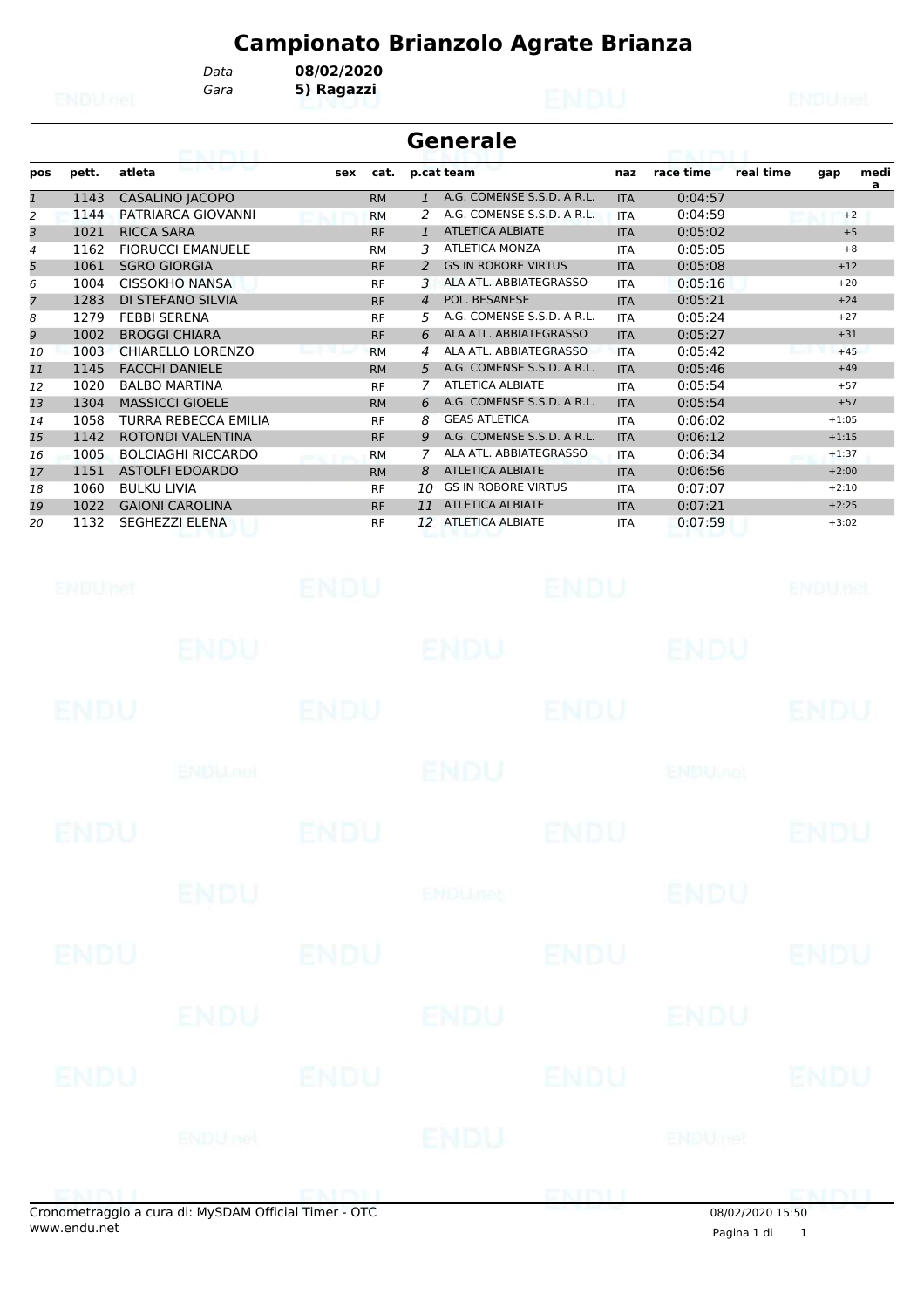*Data* **08/02/2020**

*Gara* **6) Cadetti e Allieve**

|                                                                                                 |                                                                                                              | <b>ETAN HENGELE</b>                                                                                                                                                                                                                                                                                                                                               |                                                                                                                                          | Generale                                                                                                                                                                                                                                                                                                                                                                                                                                                     |                                                                                                                                                                                                  | <b>PEACE PACE III</b>                                                                                                                                  |                                                                                                                                     |
|-------------------------------------------------------------------------------------------------|--------------------------------------------------------------------------------------------------------------|-------------------------------------------------------------------------------------------------------------------------------------------------------------------------------------------------------------------------------------------------------------------------------------------------------------------------------------------------------------------|------------------------------------------------------------------------------------------------------------------------------------------|--------------------------------------------------------------------------------------------------------------------------------------------------------------------------------------------------------------------------------------------------------------------------------------------------------------------------------------------------------------------------------------------------------------------------------------------------------------|--------------------------------------------------------------------------------------------------------------------------------------------------------------------------------------------------|--------------------------------------------------------------------------------------------------------------------------------------------------------|-------------------------------------------------------------------------------------------------------------------------------------|
| pos                                                                                             | pett.                                                                                                        | atleta                                                                                                                                                                                                                                                                                                                                                            | cat.<br>sex                                                                                                                              | p.cat team                                                                                                                                                                                                                                                                                                                                                                                                                                                   | naz                                                                                                                                                                                              | race time                                                                                                                                              | medi<br>real time<br>gap<br>a                                                                                                       |
| $\overline{\mathfrak{1}}$<br>2<br>3<br>4<br>5<br>6<br>7<br>8<br>9<br>10<br>11<br>12<br>13<br>14 | 1057<br>1072<br>1008<br>1302<br>1301<br>1296<br>1073<br>1150<br>1300<br>1138<br>1019<br>1081<br>1070<br>1295 | <b>TURRA JACOPO</b><br><b>SALA ALESSANDRO</b><br><b>SPEDICATO THOMAS</b><br><b>TOIA MARTINA</b><br><b>TOVAGLIERI LUCREZIA</b><br><b>FRANCHINA KAROL</b><br><b>FERRARIO SOFIA</b><br><b>FRIGENI GIUDITTA</b><br><b>ALLEVI SOFIA</b><br><b>DELL'ORTO REBECCA</b><br><b>MONGUZZI SOFIA</b><br>D'AURIA ALFONSINA<br><b>D'AURIA STEFANIA</b><br><b>FERRARO ALESSIA</b> | <b>CM</b><br><b>CM</b><br><b>CM</b><br>AF<br>AF<br><b>CM</b><br><b>CF</b><br>AF<br>AF<br><b>CF</b><br><b>CF</b><br>AF<br><b>CF</b><br>CF | <b>GEAS ATLETICA</b><br>$\mathbf{1}$<br>POL. BESANESE<br>2<br>ATL. 87 - OGGIONO<br>3<br>PRO PATRIA A.R.C. BUSTO A.<br>1<br>PRO PATRIA A.R.C. BUSTO A.<br>2<br>ATL. AGRATE<br>$\overline{4}$<br>POL. BESANESE<br>$\mathbf{1}$<br>ATL. LECCO-COLOMBO<br>3<br>PRO PATRIA A.R.C. BUSTO A.<br>$\overline{4}$<br><b>DAINI CARATE BRIANZA</b><br>2<br><b>ATLETICA ALBIATE</b><br>3<br><b>U.S. MILANESE</b><br>5<br>N. ATL. 87<br>$\overline{4}$<br>ATL. AGRATE<br>5 | <b>ITA</b><br><b>ITA</b><br><b>ITA</b><br><b>ITA</b><br><b>ITA</b><br><b>ITA</b><br><b>ITA</b><br><b>ITA</b><br><b>ITA</b><br><b>ITA</b><br><b>ITA</b><br><b>ITA</b><br><b>ITA</b><br><b>ITA</b> | 0:06:50<br>0:07:05<br>0:07:07<br>0:07:26<br>0:07:28<br>0:08:05<br>0:08:06<br>0:08:10<br>0:08:18<br>0:08:20<br>0:08:34<br>0:09:56<br>0:10:08<br>0:12:44 | $+15$<br>$+17$<br>$+37$<br>$+39$<br>$+1:15$<br>$+1:16$<br>$+1:20$<br>$+1:29$<br>$+1:31$<br>$+1:45$<br>$+3:06$<br>$+3:18$<br>$+5:54$ |
|                                                                                                 | ENDU                                                                                                         |                                                                                                                                                                                                                                                                                                                                                                   | ENDU                                                                                                                                     | ENDU                                                                                                                                                                                                                                                                                                                                                                                                                                                         |                                                                                                                                                                                                  |                                                                                                                                                        | ENDU                                                                                                                                |
|                                                                                                 |                                                                                                              | ENDU                                                                                                                                                                                                                                                                                                                                                              |                                                                                                                                          | <b>ENDU</b>                                                                                                                                                                                                                                                                                                                                                                                                                                                  |                                                                                                                                                                                                  | ENDU                                                                                                                                                   |                                                                                                                                     |
|                                                                                                 | ENDUMet                                                                                                      |                                                                                                                                                                                                                                                                                                                                                                   | <b>ENDU</b>                                                                                                                              | <b>ENDU</b>                                                                                                                                                                                                                                                                                                                                                                                                                                                  |                                                                                                                                                                                                  |                                                                                                                                                        | <b>ENDUTEL</b>                                                                                                                      |
|                                                                                                 |                                                                                                              | <b>ENDU</b>                                                                                                                                                                                                                                                                                                                                                       |                                                                                                                                          | ENDU                                                                                                                                                                                                                                                                                                                                                                                                                                                         |                                                                                                                                                                                                  | ENDU                                                                                                                                                   |                                                                                                                                     |
|                                                                                                 | ENDU                                                                                                         |                                                                                                                                                                                                                                                                                                                                                                   | ENDU                                                                                                                                     | <b>ENDU</b>                                                                                                                                                                                                                                                                                                                                                                                                                                                  |                                                                                                                                                                                                  |                                                                                                                                                        | ENDU                                                                                                                                |
|                                                                                                 |                                                                                                              | <b>ENDU<sub>met</sub></b>                                                                                                                                                                                                                                                                                                                                         |                                                                                                                                          | ENDU                                                                                                                                                                                                                                                                                                                                                                                                                                                         |                                                                                                                                                                                                  | <b>ENDU<sub>FIEL</sub></b>                                                                                                                             |                                                                                                                                     |
|                                                                                                 | ENDU                                                                                                         |                                                                                                                                                                                                                                                                                                                                                                   | <b>ENDU</b>                                                                                                                              | ENDU                                                                                                                                                                                                                                                                                                                                                                                                                                                         |                                                                                                                                                                                                  |                                                                                                                                                        | ENDU                                                                                                                                |
|                                                                                                 |                                                                                                              | <b>ENDU</b>                                                                                                                                                                                                                                                                                                                                                       |                                                                                                                                          | <b>ENDUnet</b>                                                                                                                                                                                                                                                                                                                                                                                                                                               |                                                                                                                                                                                                  | <b>ENDU</b>                                                                                                                                            |                                                                                                                                     |
|                                                                                                 | <b>ENDU</b>                                                                                                  |                                                                                                                                                                                                                                                                                                                                                                   | <b>ENDU</b>                                                                                                                              | <b>ENDU</b>                                                                                                                                                                                                                                                                                                                                                                                                                                                  |                                                                                                                                                                                                  |                                                                                                                                                        | <b>ENDU</b>                                                                                                                         |
|                                                                                                 |                                                                                                              | ENDU                                                                                                                                                                                                                                                                                                                                                              |                                                                                                                                          | ENDU                                                                                                                                                                                                                                                                                                                                                                                                                                                         |                                                                                                                                                                                                  | ENDU                                                                                                                                                   |                                                                                                                                     |
|                                                                                                 | <b>ENDU</b>                                                                                                  |                                                                                                                                                                                                                                                                                                                                                                   | <b>ENDU</b>                                                                                                                              | <b>ENDU</b>                                                                                                                                                                                                                                                                                                                                                                                                                                                  |                                                                                                                                                                                                  |                                                                                                                                                        | <b>ENDU</b>                                                                                                                         |
|                                                                                                 |                                                                                                              | <b>ENDUnet</b>                                                                                                                                                                                                                                                                                                                                                    |                                                                                                                                          | ENDU                                                                                                                                                                                                                                                                                                                                                                                                                                                         |                                                                                                                                                                                                  | <b>ENDUmet</b>                                                                                                                                         |                                                                                                                                     |
|                                                                                                 |                                                                                                              | ENBLI                                                                                                                                                                                                                                                                                                                                                             | ENDIJ                                                                                                                                    | ENDU                                                                                                                                                                                                                                                                                                                                                                                                                                                         |                                                                                                                                                                                                  |                                                                                                                                                        | ENDU                                                                                                                                |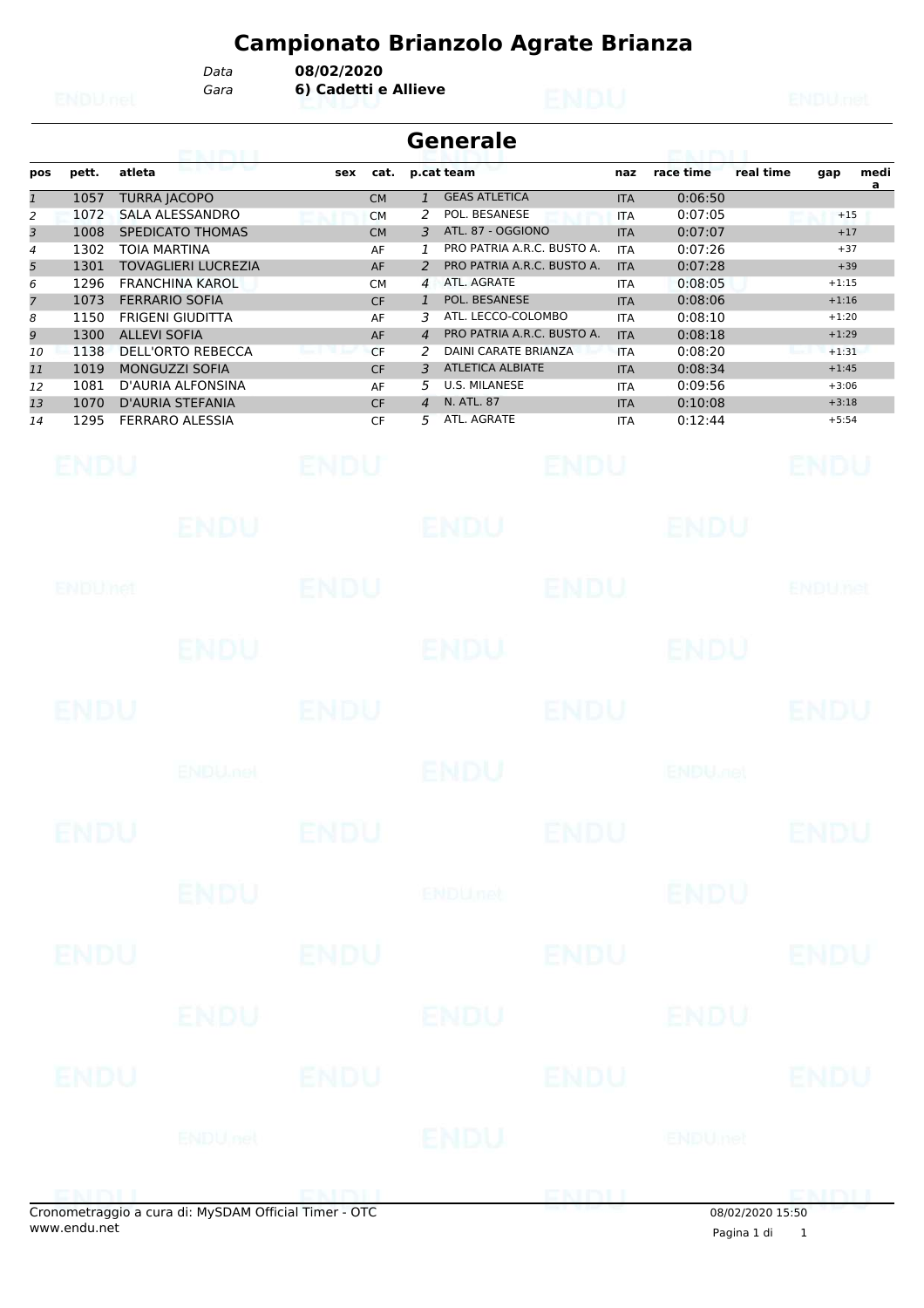*Gara* **7) AM-JM-JF-PF-SF-SF35 e oltre** *Data* **08/02/2020**

| <b>Generale</b> |       |                                 |     |                   |                |                                 |            |           |           |         |           |  |
|-----------------|-------|---------------------------------|-----|-------------------|----------------|---------------------------------|------------|-----------|-----------|---------|-----------|--|
| pos             | pett. | atleta                          | sex | cat.              |                | p.cat team                      | naz        | race time | real time | gap     | medi<br>a |  |
| $\mathbf{1}$    | 666   | <b>ZANI MANUEL</b>              |     | IM                | $\mathbf{1}$   | G.S. OROBIE                     | <b>ITA</b> | 0:08:55   |           |         |           |  |
| 2               | 689   | PUIU IONUT                      |     | <b>AM</b>         | 1              | ATL. LECCO-COLOMBO              | <b>ITA</b> | 0:09:07   |           | $+12$   |           |  |
| 3               | 145   | <b>CUCCHI CHRISTIAN</b>         |     | IM                | 2              | PRO PATRIA A.R.C. BUSTO A.      | <b>ITA</b> | 0:09:41   |           | $+46$   |           |  |
| 4               | 186   | POZZI MATTEO                    |     | JМ                | 3              | ATL, 87 - OGGIONO               | <b>ITA</b> | 0:09:48   |           | $+53$   |           |  |
| 5               | 355   | <b>GAVIRAGHI FEDERICO</b>       |     | IM                | $\overline{4}$ | ATL. PARATICO                   | <b>ITA</b> | 0:10:02   |           | $+1:07$ |           |  |
| 6               | 452   | <b>GALLI NICOLO'</b>            |     | AM                | 2              | A.G. COMENSE S.S.D. A R.L.      | <b>ITA</b> | 0:10:10   |           | $+1:16$ |           |  |
| 7               | 386   | <b>FUMAGALLI CHIARA</b>         |     | <b>SF</b>         | $\mathbf{1}$   | <b>I BOCIA VERANO BRIANZA</b>   | <b>ITA</b> | 0:10:40   |           | $+1:45$ |           |  |
| 8               | 264   | <b>RIPAMONTI MARTINA</b>        |     | <b>SF</b>         | 2              | POL. TEAM BRIANZA LISSONE       | <b>ITA</b> | 0:10:41   |           | $+1:47$ |           |  |
| 9               | 155   | COLNAGHI ALESSIA                |     | <b>SF40</b>       | $\mathbf{1}$   | A.L.S. CREMELLA                 | <b>ITA</b> | 0:10:47   |           | $+1:52$ |           |  |
| 10              | 670   | <b>DALLO STEFANO</b>            |     | AM                | 3              | PRO PATRIA A.R.C. BUSTO A.      | <b>ITA</b> | 0:10:50   |           | $+1:55$ |           |  |
| 11              | 439   | <b>BALLABIO CRISTINA</b>        |     | <b>SF</b>         | 3              | <b>RUNNERS DESIO</b>            | <b>ITA</b> | 0:10:58   |           | $+2:03$ |           |  |
| 12              | 57    | <b>GHEZZI VIRNA</b>             |     | <b>SF40</b>       | 2              | ATLETICA 42195 'BLU FRIDA'      | <b>ITA</b> | 0:11:03   |           | $+2:08$ |           |  |
| 13              | 317   | <b>SIRTORI ANTONELLA</b>        |     | <b>SF35</b>       | 1              | A.L.S. CREMELLA                 | <b>ITA</b> | 0:11:09   |           | $+2:14$ |           |  |
| 14              | 191   | <b>VALSECCHI RATTO CAMILLA</b>  |     | IF                | 1              | ATL. LECCO-COLOMBO              | <b>ITA</b> | 0:11:12   |           | $+2:17$ |           |  |
| 15              | 63    | REDAELLI CLAUDIA                |     | <b>SF40</b>       | 3              | ATLETICA 42195 'BLU FRIDA'      | <b>ITA</b> | 0:11:18   |           | $+2:23$ |           |  |
| 16              | 226   | <b>CAMAGNI FEDERICA</b>         |     | <b>SF</b>         | 4              | <b>CUS PRO PATRIA MILANO</b>    | <b>ITA</b> | 0:11:26   |           | $+2:31$ |           |  |
| 17              | 251   | <b>CIVIELLO MOIRA</b>           |     | <b>SF40</b>       | $\overline{4}$ | <b>MULTISPORT CANTU' 2012</b>   | <b>ITA</b> | 0:11:31   |           | $+2:36$ |           |  |
| 18              | 515   | <b>BRASSINI ALICE</b>           |     | <b>SF35</b>       | 2              | <b>STAR RUN</b>                 | <b>ITA</b> | 0:11:33   |           | $+2:38$ |           |  |
| 19              | 286   | <b>GILARDI SILVIA</b>           |     | <b>SF40</b>       | 5              | S.E.V. VALMADRERA               | <b>ITA</b> | 0:11:37   |           | $+2:42$ |           |  |
| 20              | 643   | <b>FOGLIA DANIELA</b>           |     | <b>SF40</b>       | 6              | A.S.D. ATLETICA SARNICO         | <b>ITA</b> | 0:11:43   |           | $+2:48$ |           |  |
| 21              | 624   | <b>CAVALLO DARIO</b>            |     | AM                | 4              | A.G. COMENSE S.S.D. A R.L.      | <b>ITA</b> | 0:11:43   |           | $+2:48$ |           |  |
| 22              | 303   | <b>MATTIOLI GIORGIA</b>         |     | PF                | 1              | U.S. MILANESE                   | <b>ITA</b> | 0:11:45   |           | $+2:50$ |           |  |
| 23              | 381   | <b>GILARDI DANIELA</b>          |     | <b>SF55</b>       | $\mathbf{1}$   | S.E.V. VALMADRERA               | <b>ITA</b> | 0:11:46   |           | $+2:51$ |           |  |
| 24              | 416   | <b>CARDOSO LOPES DONZILIA</b>   |     | <b>SF55</b>       | 2              | <b>U.S. SAN MAURIZIO</b>        | <b>ITA</b> | 0:11:47   |           | $+2:53$ |           |  |
| 25              | 11    | <b>COLZANI RAFFAELLA</b>        |     | <b>SF55</b>       | 3              | A.S.D. MARCIACARATESI           | <b>ITA</b> | 0:11:50   |           | $+2:55$ |           |  |
| 26              | 55    | <b>CORTI NADIA</b>              |     | IF                | 2              | ATLETICA 42195 'BLU FRIDA'      | <b>ITA</b> | 0:11:52   |           | $+2:57$ |           |  |
| 27              | 59    | <b>INVERNIZZI BARBARA</b>       |     | <b>SF45</b>       | $\mathbf{1}$   | ATLETICA 42195 'BLU FRIDA'      | <b>ITA</b> | 0:11:53   |           | $+2:58$ |           |  |
| 28              | 200   | <b>MANGILI SARA</b>             |     | <b>SF40</b>       | $\overline{7}$ | ATL. PRESEZZO                   | <b>ITA</b> | 0:11:53   |           | $+2:58$ |           |  |
| 29              | 72    | <b>FRIZZO MANUELA</b>           |     | <b>SF45</b>       | 2              | G.P. I GAMBER DE                | <b>ITA</b> | 0:12:00   |           | $+3:05$ |           |  |
| 30              | 61    | PALLERIA MARIA ANGELA           |     | <b>SF45</b>       | 3              | ATLETICA 42195 'BLU FRIDA'      | <b>ITA</b> | 0:12:04   |           | $+3:09$ |           |  |
| 31              | 552   | <b>CHIUSI BIANCA</b>            |     | <b>PF</b>         | 2              | POL. BESANESE                   | <b>ITA</b> | 0:12:05   |           | $+3:10$ |           |  |
| 32              | 479   | <b>BRAMBILLA MARTA</b>          |     | <b>SF40</b>       | 8              | G.P. I GAMBER DE                | <b>ITA</b> | 0:12:06   |           | $+3:11$ |           |  |
| 33              | 521   | <b>ISELLA JENNIFER</b>          |     | <b>SF35</b>       | 3              | <b>WOMEN IN RUN</b>             | <b>ITA</b> | 0:12:13   |           | $+3:18$ |           |  |
| 34              | 184   | <b>MORNATA MARA</b>             |     | <b>SF45</b>       | 4              | <b>ATHLETIC TEAM LARIO</b>      | <b>ITA</b> | 0:12:13   |           | $+3:18$ |           |  |
| 35              | 529   | <b>CIVARDI IRENE</b>            |     | <b>SF40</b>       | 9              | A.L.S. CREMELLA                 | <b>ITA</b> | 0:12:20   |           | $+3:25$ |           |  |
| 36              | 693   | <b>BAVIELLO ORIANA</b>          |     | <b>SF40</b>       | 10             | POL. TEAM BRIANZA LISSONE       | <b>ITA</b> | 0:12:24   |           | $+3:29$ |           |  |
| 37              | 673   | <b>ARMENTO SARA</b>             |     | <b>SF</b>         | 5              | <b>RUN CARD</b>                 | <b>ITA</b> | 0:12:25   |           | $+3:30$ |           |  |
| 38              | 118   | SILVA LAURA                     |     | <b>SF50</b>       | 1              | G.S. AVIS - SEREGNO             | <b>ITA</b> | 0:12:25   |           | $+3:31$ |           |  |
| 39              | 681   | <b>TURELLI TIZIANA</b>          |     | <b>SF40</b>       | 11             | ATL. PARATICO                   | <b>ITA</b> | 0:12:29   |           | $+3:34$ |           |  |
| 40              | 284   | <b>AGOSTINI GLORIA</b>          |     | <b>SF40</b>       |                | 12 S.E.V. VALMADRERA            | ITA        | 0:12:38   |           | $+3:43$ |           |  |
| 41              | 127   | <b>BUSNELLI DANIELA</b>         |     | <b>SF45</b>       | 5              | <b>GRUPPO ETHOS RUNNING</b>     | <b>ITA</b> | 0:12:40   |           | $+3:45$ |           |  |
| 42              | 69    | <b>CAMMERATA FIORELLA</b>       |     | <b>SF45</b>       | 6              | G.P. I GAMBER DE                | ITA        | 0:12:41   |           | $+3:46$ |           |  |
| 43              | 539   | <b>BALOSSI SILVIA</b>           |     | JF.               | 3              | ATL. LECCO-COLOMBO              | <b>ITA</b> | 0:12:44   |           | $+3:49$ |           |  |
| 44              | 579   | <b>IACAZIO CHIAVARI CLAUDIA</b> |     | <b>SF40</b>       |                | 13 ATL. AMBROSIANA              | ITA        | 0:12:49   |           | $+3:54$ |           |  |
| 45              | 641   | COLOSIO CHIARA SERENA           |     | <b>SF45</b>       | $7^{\circ}$    | A.S.D. ATLETICA SARNICO         | <b>ITA</b> | 0:12:49   |           | $+3:55$ |           |  |
| 46              | 672   | BARONE IDA ANNA GRAZIA          |     | <b>SF40</b>       | 14             | ROAD RUNNERS CLUB MILANO ITA    |            | 0:12:50   |           | $+3:56$ |           |  |
| 47              | 27    | PORTA ELENA                     |     | <b>SF55</b>       | $\overline{4}$ | A.S.D. MARCIACARATESI           | <b>ITA</b> | 0:12:56   |           | $+4:01$ |           |  |
| 48              | 214   | CARDAZZO SILVIA                 |     | <b>SF50</b>       | 2              | AZZURRA GARBAGNATE M.SE         | <b>ITA</b> | 0:12:59   |           | $+4:04$ |           |  |
| 49              | 632   | <b>MARCON SILVIA</b>            |     | <b>SF35</b>       | $\overline{4}$ | G.S.A. COMETA                   | <b>ITA</b> | 0:13:00   |           | $+4:05$ |           |  |
|                 | 120   | <b>TAGLIABUE SARA</b>           |     |                   | 6              | G.S. AVIS - SEREGNO             | ITA        | 0:13:01   |           | $+4:06$ |           |  |
| 50<br>51        | 123   | <b>TOPPI ELENA</b>              |     | SF<br><b>SF40</b> | 15             | G.S. AVIS - SEREGNO             | <b>ITA</b> | 0:13:01   |           | $+4:06$ |           |  |
|                 | 426   | PAGANI MASCIA                   |     |                   | 5              | <b>G.P. MARCIATORI COGLIATE</b> |            | 0:13:03   |           | $+4:08$ |           |  |
| 52              | 652   |                                 |     | <b>SF35</b>       | $\mathfrak{Z}$ | DE RAN CLAB                     | ITA        |           |           | $+4:11$ |           |  |
| 53              |       | POLIZZANO ANNA                  |     | <b>SF50</b>       |                | ATL. ROVELLASCA                 | <b>ITA</b> | 0:13:06   |           |         |           |  |
| 54              | 203   | FABBRI MARILENA                 |     | <b>SF50</b>       | 4              | A.S.D. MARCIACARATESI           | ITA        | 0:13:14   |           | $+4:19$ |           |  |
| 55              | 24    | MAZZUCCHELLI ARIANNA            |     | <b>SF45</b>       | 8              |                                 | <b>ITA</b> | 0:13:17   |           | $+4:22$ |           |  |
| 56              | 525   | MARTINELLI MARIA CHIARA         |     | SF                |                | 7 A.S.D. MARCIACARATESI         | ITA        | 0:13:26   |           | $+4:31$ |           |  |
| 57              | 626   | OMODEO ZORINI VALERIA           |     | <b>SF</b>         | 8              | POL. TEAM BRIANZA LISSONE       | <b>ITA</b> | 0:13:30   |           | $+4:36$ |           |  |
| 58              | 540   | <b>VALTOLINA SILVIA</b>         |     | <b>SF60</b>       | 1              | POL. LIB. CERNUSCHESE           | ITA        | 0:13:34   |           | $+4:39$ |           |  |
| 59              | 125   | <b>VILLELLA GRETA</b>           |     | <b>SF50</b>       | 5              | G.S. AVIS - SEREGNO             | <b>ITA</b> | 0:13:50   |           | $+4:55$ |           |  |

Pagina 1 di 2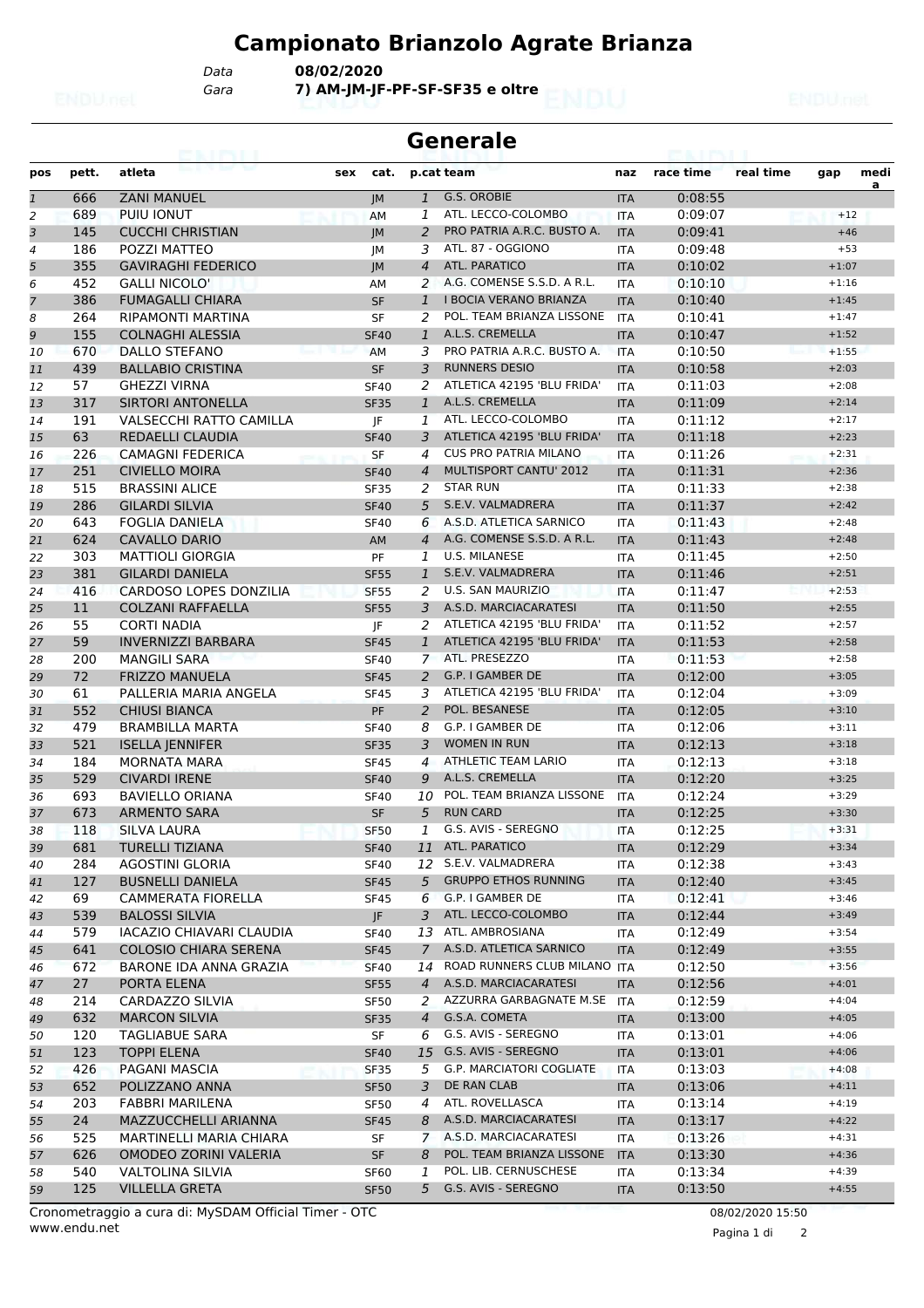| pos | pett.       | atleta                                     | sex | cat.        |                | p.cat team                 | naz        | race time | real time<br>medi<br>gap<br>$\mathbf{a}$ |
|-----|-------------|--------------------------------------------|-----|-------------|----------------|----------------------------|------------|-----------|------------------------------------------|
|     |             | <b>GIUSEPPINA</b>                          |     |             |                |                            |            |           |                                          |
| 60  | 6           | <b>BUORA SILVIA</b>                        |     | <b>SF45</b> | Q.             | A.S.D. MARCIACARATESI      | <b>ITA</b> | 0:13:51   | $+4:57$                                  |
| 61  | 421         | <b>ZURI SONIA</b>                          |     | <b>SF35</b> | 6              | G.S.A. COMETA              | <b>ITA</b> | 0:13:53   | $+4:58$                                  |
| 62  | 68          | <b>CAGLIANI MONICA</b>                     |     | <b>SF35</b> | 7              | G.P. I GAMBER DE           | <b>ITA</b> | 0:13:55   | $+5:00$                                  |
| 63  | 363         | <b>VILLA ROSITA MARIA</b>                  |     | <b>SF55</b> | 5              | ATLETICA 42195 'BLU FRIDA' | <b>ITA</b> | 0:14:01   | $+5:06$                                  |
| 64  | 301         | <b>RUSCONI MARIA TERESA</b>                |     | <b>SF50</b> | 6              | <b>TEAM PASTURO ASD</b>    | <b>ITA</b> | 0:14:04   | $+5:09$                                  |
| 65  | 126         | <b>VOLONTERIO BEATRICE</b><br><b>MARIA</b> |     | SF          | 9              | G.S. AVIS - SEREGNO        | <b>ITA</b> | 0:14:12   | $+5:17$                                  |
| 66  | 56          | <b>DELL'ERA SARA</b>                       |     | <b>SF45</b> | 10             | ATLETICA 42195 'BLU FRIDA' | <b>ITA</b> | 0:14:16   | $+5:21$                                  |
| 67  | 60          | <b>NEGRI CINZIA</b>                        |     | <b>SF55</b> | 6              | ATLETICA 42195 'BLU FRIDA' | <b>ITA</b> | 0:14:18   | $+5:23$                                  |
| 68  | 429         | <b>CORTI VALENTINA</b>                     |     | <b>SF35</b> | 8              | O.S.A. ORG.SPORTIVA        | <b>ITA</b> | 0:14:27   | $+5:32$                                  |
| 69  | 593         | SODI PAOLA ASSUNTA                         |     | <b>SF50</b> | $\overline{7}$ | G.S. AVIS - SEREGNO        | <b>ITA</b> | 0:14:32   | $+5:37$                                  |
| 70  | $7^{\circ}$ | <b>CAGLIO MANUELA</b>                      |     | <b>SF40</b> |                | 16 A.S.D. MARCIACARATESI   | <b>ITA</b> | 0:15:16   | $+6:21$                                  |
| 71  | 179         | <b>GALLI LIVIA</b>                         |     | <b>SF55</b> | 7              | ASD AVIS OGGIONO           | <b>ITA</b> | 0:15:22   | $+6:27$                                  |
| 72  | 485         | <b>LODI BARBARA</b>                        |     | <b>SF45</b> | 11             | G.S. AVIS - SEREGNO        | <b>ITA</b> | 0:15:23   | $+6:28$                                  |
| 73  | 320         | <b>BRAMBILLA ANTONELLA</b>                 |     | <b>SF50</b> | 8              | <b>RUNCARD</b>             | <b>ITA</b> | 0:15:28   | $+6:33$                                  |
| 74  | 377         | <b>CENEDELLA MARILENA</b>                  |     | <b>SF60</b> | 2              | ATL. AMBROSIANA            | <b>ITA</b> | 0:15:34   | $+6:40$                                  |
| 75  | 51          | <b>VILLA MARIA CRISTINA</b>                |     | <b>SF40</b> | 17             | ASD AVIS OGGIONO           | <b>ITA</b> | 0:15:49   | $+6:54$                                  |
| 76  | 340         | LAURICELLA ANNA MARIA                      |     | <b>SF50</b> | 9              | <b>RUNNERS DESIO</b>       | <b>ITA</b> | 0:15:53   | $+6:58$                                  |
| 77  | 332         | <b>COLOMBO ELISA</b>                       |     | <b>SF40</b> |                | 18 RUNNERS DESIO           | <b>ITA</b> | 0:16:24   | $+7:29$                                  |
| 78  | 173         | <b>GHIONI MARIA GABRIELLA</b>              |     | <b>SF60</b> | 3              | AMICI DELLO SPORT BRIOSCO- | <b>ITA</b> | 0:16:26   | $+7:31$                                  |
| 79  | 489         | VIGANO' PAOLA                              |     | <b>SF40</b> | 19             | G.S. AVIS - SEREGNO        | <b>ITA</b> | 0:16:29   | $+7:34$                                  |
| 80  | 661         | <b>TORRENTE CHRISTINE</b>                  |     | <b>SF50</b> | 10             | G.P. I GAMBER DE           | <b>ITA</b> | 0:16:32   | $+7:37$                                  |
| 81  | 647         | PARRAVICINI ELENA MARIA                    |     | <b>SF45</b> | 12             | A.S.D. MARCIACARATESI      | <b>ITA</b> | 0:16:57   | $+8:02$                                  |
| 82  | 122         | <b>TINTORI IRENE</b>                       |     | <b>SF60</b> | $\overline{4}$ | G.S. AVIS - SEREGNO        | <b>ITA</b> | 0:17:13   | $+8:18$                                  |
| 83  | 415         | <b>NOBILI MARIA GLORIA</b>                 |     | <b>SF45</b> | 13             | <b>RUNNERS DESIO</b>       | <b>ITA</b> | 0:17:26   | $+8:31$                                  |
| 84  | 482         | <b>CAMISASCA ANNA</b>                      |     | <b>SF45</b> | 14             | G.S. AVIS - SEREGNO        | <b>ITA</b> | 0:17:31   | $+8:36$                                  |
| 85  | 664         | <b>POZZOLI SERENA</b>                      |     | <b>SF40</b> | 20             | G.S. AVIS - SEREGNO        | <b>ITA</b> | 0:17:32   | $+8:37$                                  |
| 86  | 52          | <b>CACCIA LUCIANA</b>                      |     | <b>SF50</b> | 11             | ATLETICA 42195 'BLU FRIDA' | <b>ITA</b> | 0:17:34   | $+8:39$                                  |
| 87  | 235         | <b>INGRATTA MARIANNINA</b>                 |     | <b>SF60</b> | 5              | G.S. SAN DAMIANESE         | <b>ITA</b> | 0:17:38   | $+8:43$                                  |
| 88  | 115         | SABELLA AGNESE LUCIA                       |     | <b>SF55</b> | 8              | G.S. AVIS - SEREGNO        | <b>ITA</b> | 0:18:32   | $+9:37$                                  |
| 89  | 338         | PELLEGATTA LAURA                           |     | <b>SF50</b> | 12             | <b>RUNNERS DESIO</b>       | <b>ITA</b> | 0:18:32   | $+9:37$                                  |
|     |             |                                            |     |             |                |                            |            |           |                                          |

|             | onometraggio a cura di: MySDAM Official Timer - OTC |             |                | ENDLI       | 08/02/2020 15:50          | DMMI        |
|-------------|-----------------------------------------------------|-------------|----------------|-------------|---------------------------|-------------|
|             | <b>ENDU</b> nel                                     |             | ENDU           |             | <b>ENDUmet</b>            |             |
| <b>ENDU</b> |                                                     | <b>ENDU</b> |                | <b>ENDU</b> |                           | <b>ENDU</b> |
|             | ENDU                                                |             | <b>ENDU</b>    |             | ENDU                      |             |
| <b>ENDU</b> |                                                     | <b>ENDU</b> |                | <b>ENDU</b> |                           | <b>ENDU</b> |
|             | ENDU                                                |             | <b>ENDUmet</b> |             | <b>ENDU</b>               |             |
| <b>ENDU</b> |                                                     | <b>ENDU</b> |                | <b>ENDU</b> |                           | <b>ENDU</b> |
|             | <b>ENDUMBL</b>                                      |             | <b>ENDU</b>    |             | <b>ENDU<sub>DEL</sub></b> |             |
| <b>ENDU</b> |                                                     | <b>ENDU</b> |                | <b>ENDU</b> |                           | <b>ENDU</b> |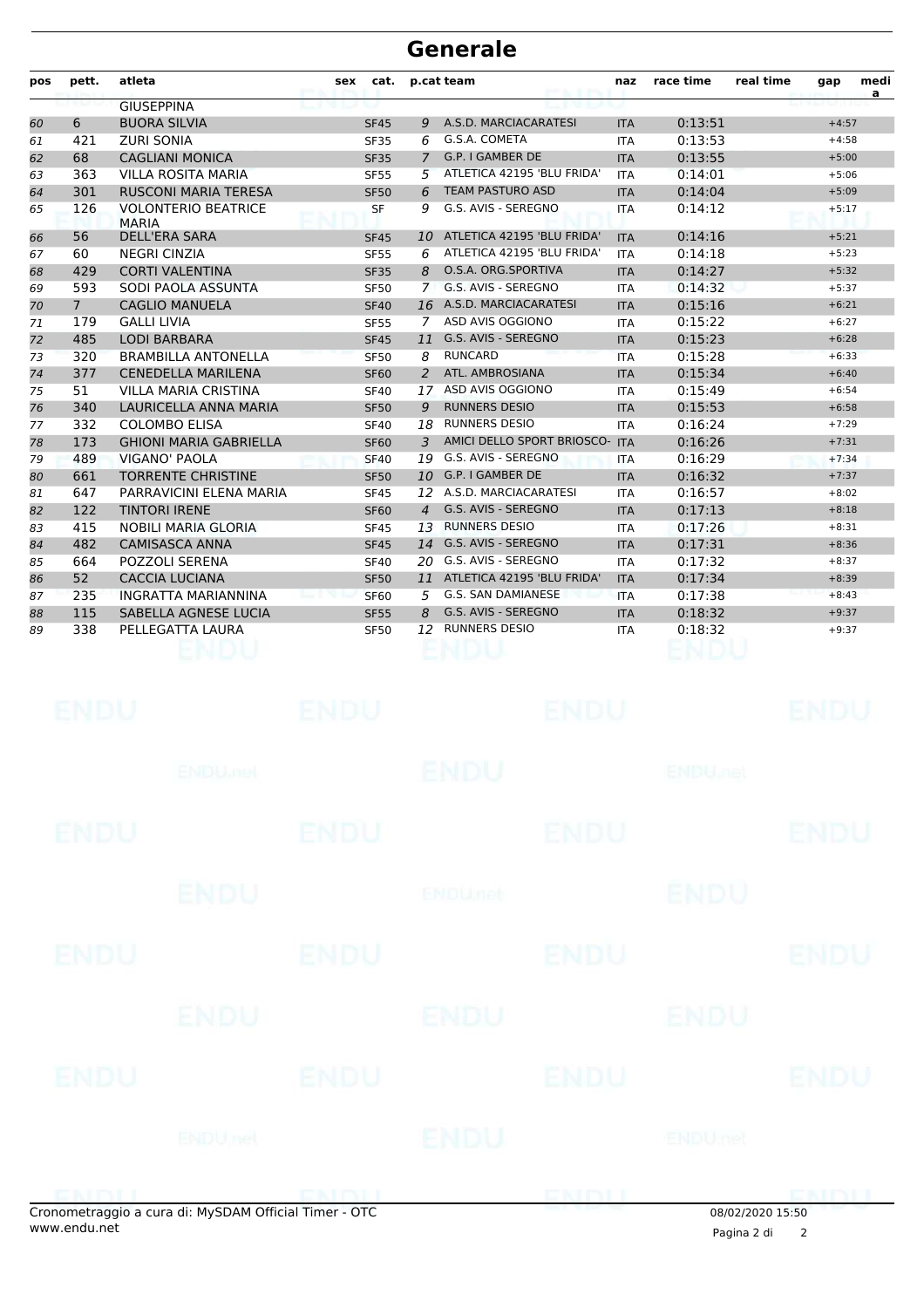*Gara* **8) SM40 - SM45 - PM-SM-SM35** *Data* **08/02/2020**

| <b>Generale</b> |       |                                       |     |             |                |                                 |            |           |           |         |           |  |
|-----------------|-------|---------------------------------------|-----|-------------|----------------|---------------------------------|------------|-----------|-----------|---------|-----------|--|
| pos             | pett. | atleta                                | sex | cat.        |                | p.cat team                      | naz        | race time | real time | gap     | medi<br>a |  |
| $\overline{1}$  | 697   | <b>BA FILIPPO</b>                     |     | <b>SM</b>   | $\mathbf{1}$   | <b>G. ALPINISTICO VERTOVESE</b> | <b>ITA</b> | 0:18:17   |           |         |           |  |
| 2               | 623   | <b>MOLTENI GIUSEPPE</b>               |     | <b>SM35</b> | 1              | ATLETICA DESIO ASD              | <b>ITA</b> | 0:18:20   |           | $+4$    |           |  |
| 3               | 217   | PIFFERI MAURO                         |     | <b>SM45</b> | 1              | <b>BERGAMO STARS ATLETICA</b>   | <b>ITA</b> | 0:18:39   |           | $+22$   |           |  |
| $\overline{4}$  | 162   | PARRAVICINI MATTIA<br>PAOLO           |     | <b>SM35</b> | 2              | A.S. CANTURINA POL. S.          | <b>ITA</b> | 0:18:48   |           | $+31$   |           |  |
| 5               | 297   | <b>MAGGI DAVIDE</b>                   |     | <b>SM</b>   | 2              | <b>SPORT E BENESSERE ASD</b>    | <b>ITA</b> | 0:18:56   |           | $+39$   |           |  |
| 6               | 629   | PIZZATO PAOLO                         |     | <b>SM45</b> | 2              | POL. LIB. CERNUSCHESE           | ITA        | 0:19:06   |           | $+49$   |           |  |
| 7               | 228   | PEREGO DAVIDE                         |     | <b>SM</b>   | 3              | <b>FALCHI-LECCO</b>             | <b>ITA</b> | 0:19:26   |           | $+1:09$ |           |  |
| 8               | 655   | DALL'ARA MICHELE                      |     | <b>SM40</b> | 1              | G. ALPINISTICO VERTOVESE        | <b>ITA</b> | 0:19:30   |           | $+1:14$ |           |  |
| 9               | 232   | <b>MANGILI MANUEL</b>                 |     | <b>SM40</b> | 2              | <b>G. ALPINISTICO VERTOVESE</b> | <b>ITA</b> | 0:19:43   |           | $+1:27$ |           |  |
| 10              | 185   | CANALI MATTIA                         |     | <b>PM</b>   | 1              | ATL. 87 - OGGIONO               | <b>ITA</b> | 0:19:46   |           | $+1:30$ |           |  |
| 11              | 656   | <b>FORNONI SIMONE</b>                 |     | <b>SM</b>   | $\overline{4}$ | <b>G. ALPINISTICO VERTOVESE</b> | <b>ITA</b> | 0:19:52   |           | $+1:36$ |           |  |
| 12              | 144   | <b>BOLOGNINI MARCO</b>                |     | PM          | 2              | PRO PATRIA A.R.C. BUSTO A.      | <b>ITA</b> | 0:19:56   |           | $+1:40$ |           |  |
| 13              | 133   | <b>LISSONI STEFANO</b>                |     | <b>SM45</b> | 3              | <b>GRUPPO ETHOS RUNNING</b>     | <b>ITA</b> | 0:20:00   |           | $+1:43$ |           |  |
| 14              | 692   | <b>VISMARA MATTEO</b>                 |     | <b>SM35</b> | 3              | EUROATLETICA 2002               | <b>ITA</b> | 0:20:03   |           | $+1:46$ |           |  |
| 15              | 139   | <b>RIGAMONTI MARCO</b>                |     | <b>SM</b>   | 5              | <b>GRUPPO ETHOS RUNNING</b>     | <b>ITA</b> | 0:20:04   |           | $+1:47$ |           |  |
| 16              | 396   | LONGO STEFANO                         |     | <b>SM</b>   | 6              | PRO PATRIA A.R.C. BUSTO A.      | <b>ITA</b> | 0:20:12   |           | $+1:55$ |           |  |
| 17              | 246   | <b>SCANZIANI FEDERICO</b>             |     | <b>SM</b>   | $\overline{7}$ | <b>I BOCIA VERANO BRIANZA</b>   | <b>ITA</b> | 0:20:14   |           | $+1:57$ |           |  |
| 18              | 119   | <b>TAGLIABUE DAVIDE</b>               |     | <b>SM</b>   | 8              | G.S. AVIS - SEREGNO             | <b>ITA</b> | 0:20:17   |           | $+2:00$ |           |  |
| 19              | 136   | <b>ORTALLI ANDREA</b>                 |     | <b>SM35</b> | $\overline{4}$ | <b>GRUPPO ETHOS RUNNING</b>     | <b>ITA</b> | 0:20:22   |           | $+2:05$ |           |  |
| 20              | 448   | PEDOTO ANDREA                         |     | <b>SM35</b> | 5              | POL. TEAM BRIANZA LISSONE       | <b>ITA</b> | 0:20:26   |           | $+2:09$ |           |  |
| 21              | 107   | <b>MOLTENI LORENZO</b>                |     | <b>SM</b>   | 9              | G.S. AVIS - SEREGNO             | <b>ITA</b> | 0:20:27   |           | $+2:10$ |           |  |
| 22              | 642   | FINAZZI ANDREA                        |     | <b>SM</b>   | 10             | A.S.D. ATLETICA SARNICO         | <b>ITA</b> | 0:20:27   |           | $+2:11$ |           |  |
|                 | 378   | <b>CHIAPPELLI LORENZO</b>             |     | <b>SM45</b> | $\overline{4}$ | ASD GP GARLASCHESE              | <b>ITA</b> | 0:20:29   |           | $+2:12$ |           |  |
| 23              | 241   | <b>TAGLIABUE FRANCESCO</b>            |     |             |                | G.S.A. COMETA                   |            | 0:20:36   |           | $+2:19$ |           |  |
| 24              |       |                                       |     | <b>SM35</b> | 6              | A.S.D. MARCIACARATESI           | <b>ITA</b> |           |           |         |           |  |
| 25              | 29    | <b>PUSTERLA PAOLO</b>                 |     | <b>SM45</b> | 5              |                                 | <b>ITA</b> | 0:20:43   |           | $+2:27$ |           |  |
| 26              | 404   | <b>FIGINI ANDREA</b>                  |     | <b>PM</b>   | 3              | ATL. ROVELLASCA                 | <b>ITA</b> | 0:20:49   |           | $+2:33$ |           |  |
| 27              | 140   | <b>RIVA CESARE</b>                    |     | <b>SM35</b> | 7              | <b>GRUPPO ETHOS RUNNING</b>     | <b>ITA</b> | 0:20:51   |           | $+2:34$ |           |  |
| 28              | 15    | <b>ESPOSITO MASSIMILIANO</b>          |     | <b>SM45</b> | 6              | A.S.D. MARCIACARATESI           | ITA        | 0:20:53   |           | $+2:37$ |           |  |
| 29              | 128   | <b>COLANGELO MIRKO</b>                |     | <b>SM35</b> | 8              | <b>GRUPPO ETHOS RUNNING</b>     | <b>ITA</b> | 0:20:54   |           | $+2:37$ |           |  |
| 30              | 565   | <b>KHAYAT HAMID</b>                   |     | <b>SM35</b> | 9              | DAINI CARATE BRIANZA            | ITA        | 0:20:55   |           | $+2:38$ |           |  |
| 31              | 289   | <b>RIVA FRANCESCO</b>                 |     | <b>SM40</b> | 3              | S.E.V. VALMADRERA               | <b>ITA</b> | 0:21:01   |           | $+2:44$ |           |  |
| 32              | 132   | <b>GALIMBERTI CLAUDIO</b>             |     | <b>SM35</b> | 10             | <b>GRUPPO ETHOS RUNNING</b>     | <b>ITA</b> | 0:21:03   |           | $+2:46$ |           |  |
| 33              | 129   | <b>COPES FABIO</b>                    |     | <b>SM45</b> | $\overline{7}$ | <b>GRUPPO ETHOS RUNNING</b>     | <b>ITA</b> | 0:21:06   |           | $+2:49$ |           |  |
| 34              | 653   | <b>GANINO ALESSANDRO</b>              |     | PM          | 4              | <b>EVOLUTION SPORT TEAM</b>     | ITA        | 0:21:09   |           | $+2:52$ |           |  |
| 35              | 561   | SIMONETTI MATTEO                      |     | <b>SM35</b> |                | 11 C.S. S.ROCCHINO              | <b>ITA</b> | 0:21:11   |           | $+2:54$ |           |  |
| 36              | 487   | <b>MARIANI MATTEO</b>                 |     | SM          |                | 11 G.S. AVIS - SEREGNO          | <b>ITA</b> | 0:21:12   |           | $+2:56$ |           |  |
| 37              | 491   | SISTI FABIO ALFREDO                   |     | <b>SM40</b> |                | 4 G.S.A. COMETA                 | <b>ITA</b> | 0:21:14   |           | $+2:57$ |           |  |
| 38              | 362   | <b>MANDELLI STEFANO</b>               |     | <b>SM35</b> |                | 12 ATLETICA 42195 'BLU FRIDA'   | <b>ITA</b> | 0:21:15   |           | $+2:58$ |           |  |
| 39              | 675   | ZAFFIRI LEONARDO                      |     | <b>SM45</b> | 8              | <b>RUN CARD</b>                 | <b>ITA</b> | 0:21:17   |           | $+3:00$ |           |  |
| 40              | 631   | <b>VALSECCHI CRISTIAN</b>             |     | <b>SM45</b> | 9              | EVOLUTION SPORT TEAM            | ITA        | 0:21:19   |           | $+3:02$ |           |  |
| 41              | 149   | <b>SERRA RICCARDO</b>                 |     | PM          | 5              | PRO PATRIA A.R.C. BUSTO A.      | <b>ITA</b> | 0:21:22   |           | $+3:05$ |           |  |
| 42              | 218   | <b>FIGAROLI MASSIMO</b>               |     | <b>SM45</b> | 10             | C.B.A. CINISELLO BALSAMO        | ITA        | 0:21:23   |           | $+3:06$ |           |  |
| 43              | 691   | <b>TRAINI FRANCESCO</b>               |     | <b>SM45</b> |                | 11 RUNNERS BERGAMO              | <b>ITA</b> | 0:21:28   |           | $+3:11$ |           |  |
| 44              | 361   | <b>BIONDI GIANLUCA</b>                |     | <b>SM45</b> |                | 12 ATLETICA 42195 'BLU FRIDA'   | ITA        | 0:21:30   |           | $+3:13$ |           |  |
| 45              | 300   | <b>SCARSELLA FABIO</b>                |     | <b>SM40</b> | 5              | <b>STAR RUN</b>                 | <b>ITA</b> | 0:21:36   |           | $+3:19$ |           |  |
| 46              | 566   | GALBIATI ALESSANDRO                   |     | <b>SM35</b> |                | 13 POL. TEAM BRIANZA LISSONE    | ITA        | 0:21:40   |           | $+3:24$ |           |  |
| 47              | 497   | PISANELLI STEFANO                     |     | <b>SM45</b> |                | 13 GRUPPO ETHOS RUNNING         | <b>ITA</b> | 0:21:45   |           | $+3:28$ |           |  |
| 48              | 627   | <b>MOTTA ANDREA</b>                   |     | SM          |                | 12 POL. TEAM BRIANZA LISSONE    | ITA        | 0:21:46   |           | $+3:30$ |           |  |
| 49              | 102   | <b>GIUDICI DANIELE</b>                |     | <b>SM40</b> | 6              | G.S. AVIS - SEREGNO             | <b>ITA</b> | 0:21:49   |           | $+3:32$ |           |  |
| 50              | 254   | <b>MORO PIERPAOLO</b>                 |     | SM45        |                | 14 OSTUNI RUNNER'S              | ITA        | 0:21:52   |           | $+3:35$ |           |  |
| 51              | 269   | <b>BERNARDI FABRIZIO</b>              |     | <b>SM40</b> | $7^{\circ}$    | ROAD RUNNERS CLUB MILANO ITA    |            | 0:21:56   |           | $+3:39$ |           |  |
| 52              | 517   | <b>STAFFIERI ALESSIO</b><br>FRANCESCO |     | <b>SM35</b> |                | 14 TEAM PASTURO ASD             | <b>ITA</b> | 0:22:02   |           | $+3:45$ |           |  |
| 53              | 657   | CASULA GIUSEPPE                       |     | <b>SM40</b> | 8              | G.P. CODOGNO 82                 | <b>ITA</b> | 0:22:03   |           | $+3:46$ |           |  |
| 54              | 76    | RIPAMONTI LUCA                        |     | <b>SM45</b> |                | 15 G.P. I GAMBER DE             | ITA        | 0:22:04   |           | $+3:48$ |           |  |
| 55              | 244   | <b>BRAMBILLA DAVIDE</b>               |     | <b>SM35</b> |                | 15 I BOCIA VERANO BRIANZA       | <b>ITA</b> | 0:22:05   |           | $+3:48$ |           |  |
| 56              | 92    | COLOMBO FRANCESCO                     |     | SM40        | 9              | G.S. AVIS - SEREGNO             | ITA        | 0:22:13   |           | $+3:56$ |           |  |
| 57              | 633   | <b>MANDELLI MATTIA</b>                |     | <b>SM35</b> |                | 16 GRUPPO ETHOS RUNNING         | <b>ITA</b> | 0:22:14   |           | $+3:57$ |           |  |

Pagina 1 di 3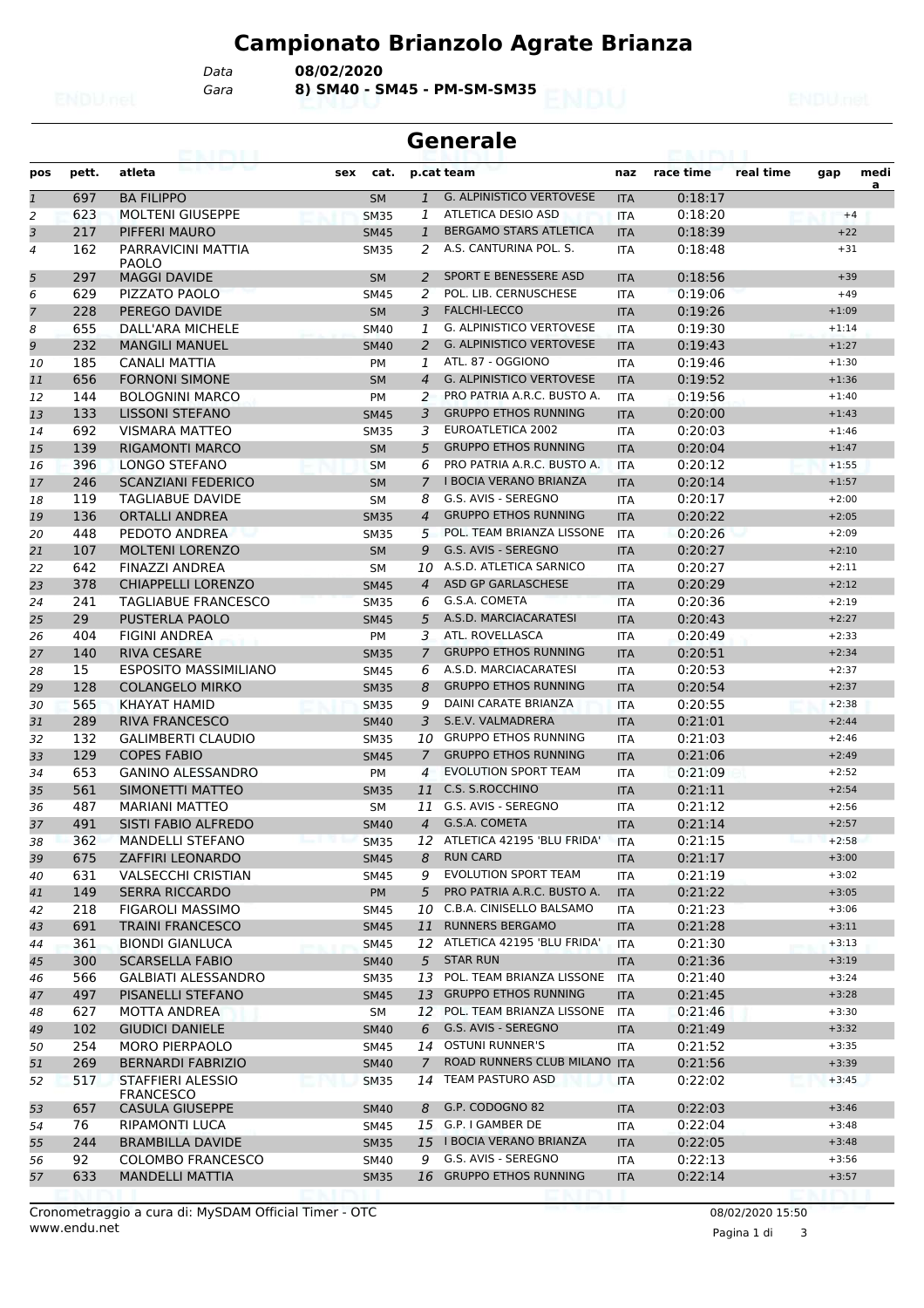| pos | pett. | atleta                                   | sex | cat.        |    | p.cat team                    | naz        | race time | real time | gap     | medi<br>a |
|-----|-------|------------------------------------------|-----|-------------|----|-------------------------------|------------|-----------|-----------|---------|-----------|
| 58  | 398   | PARRAVICINI CARLO                        |     | <b>SM</b>   |    | 13 ATLETICA 42195 'BLU FRIDA' | <b>ITA</b> | 0:22:14   |           | $+3:58$ |           |
| 59  | 427   | <b>MERONI DANIELE</b>                    |     | <b>SM35</b> |    | 17 POL. TEAM BRIANZA LISSONE  | <b>ITA</b> | 0:22:16   |           | $+3:59$ |           |
| 60  | 93    | <b>CONTE MATTEO</b>                      |     | <b>SM40</b> | 10 | G.S. AVIS - SEREGNO           | <b>ITA</b> | 0:22:16   |           | $+3:59$ |           |
| 61  | 48    | PULELLA GIUSEPPE<br><b>FRANCESCO</b>     |     | SΜ          |    | 14 ASD AVIS OGGIONO           | <b>ITA</b> | 0:22:16   |           | $+4:00$ |           |
| 62  | 496   | <b>MATTAVELLI IGOR</b>                   |     | <b>SM45</b> | 16 | <b>GRUPPO ETHOS RUNNING</b>   | <b>ITA</b> | 0:22:18   |           | $+4:01$ |           |
| 63  | 587   | DE VINCENZI STEFANO                      |     | <b>SM45</b> | 17 | G.P. I GAMBER DE              | <b>ITA</b> | 0:22:18   |           | $+4:02$ |           |
| 64  | 649   | <b>MASIA GABRIELE</b>                    |     | <b>SM45</b> |    | 18 ASD PODISTICA              | <b>ITA</b> | 0:22:22   |           | $+4:05$ |           |
| 65  | 694   | PASSONI DANIEL                           |     | <b>SM</b>   |    | 15 GRUPPO ETHOS RUNNING       | <b>ITA</b> | 0:22:23   |           | $+4:06$ |           |
| 66  | 674   | <b>LONGONI SERGIO</b>                    |     | <b>SM40</b> | 11 | <b>RUN CARD</b>               | <b>ITA</b> | 0:22:24   |           | $+4:07$ |           |
| 67  | 500   | PIROTTI MATTIA                           |     | <b>SM35</b> |    | 18 GRUPPO PODISTICO MELZO A.  | <b>ITA</b> | 0:22:28   |           | $+4:12$ |           |
| 68  | 442   | <b>BELTEMPO ANTONIO</b>                  |     | <b>SM40</b> | 12 | <b>TRM TEAM</b>               | <b>ITA</b> | 0:22:34   |           | $+4:18$ |           |
| 69  | 236   | <b>BOSISIO PAOLO</b>                     |     | <b>SM45</b> |    | 19 G.S.A. COMETA              | <b>ITA</b> | 0:22:36   |           | $+4:19$ |           |
| 70  | 477   | <b>LUCCHINI MATTEO</b>                   |     | <b>SM45</b> |    | 20 FO' DI PE                  | <b>ITA</b> | 0:22:37   |           | $+4:20$ |           |
| 71  | 667   | ERBA EDOARDO                             |     | <b>SM40</b> | 13 | MONZA MARATHON TEAM - A.      | <b>ITA</b> | 0:22:38   |           | $+4:22$ |           |
| 72  | 108   | <b>MONGIARDINI MARCO</b><br><b>MARIA</b> |     | <b>SM45</b> | 21 | G.S. AVIS - SEREGNO           | <b>ITA</b> | 0:22:41   |           | $+4:24$ |           |
| 73  | 329   | CHECCHETTO LUCA                          |     | <b>SM45</b> |    | 22 RUNNERS DESIO              | <b>ITA</b> | 0:22:44   |           | $+4:27$ |           |
| 74  | 245   | <b>GALLI ALBERTO</b>                     |     | <b>SM35</b> | 19 | I BOCIA VERANO BRIANZA        | <b>ITA</b> | 0:22:47   |           | $+4:31$ |           |
| 75  | 411   | PALERMO MICHELE                          |     | SM45        | 23 | POL. DIMICA POTENTER          | <b>ITA</b> | 0:22:52   |           | $+4:36$ |           |
| 76  | 266   | <b>VERONICO ANDREA</b>                   |     | <b>SM45</b> | 24 | POLISPORTIVA CRAL BPB A.S.    | <b>ITA</b> | 0:22:54   |           | $+4:38$ |           |
| 77  | 445   | PESCE GABRIELE                           |     | <b>SM45</b> |    | 25 ATHLETIC TEAM LARIO        | <b>ITA</b> | 0:23:01   |           | $+4:44$ |           |
| 78  | 142   | <b>VIAVATTENE DAVIDE</b>                 |     | <b>SM45</b> |    | 26 GRUPPO ETHOS RUNNING       | <b>ITA</b> | 0:23:09   |           | $+4:53$ |           |
| 79  | 431   | DI SANTO ROBERTO                         |     | SM45        |    | 27 RUNNERS DESIO              | <b>ITA</b> | 0:23:12   |           | $+4:55$ |           |
| 80  | 192   | VIGANO' GIACOMO                          |     | <b>SM</b>   |    | 16 ATL. LECCO-COLOMBO         | <b>ITA</b> | 0:23:15   |           | $+4:59$ |           |
| 81  | 553   | LOMBARDI CORRADO                         |     | <b>SM45</b> | 28 | <b>GRUPPO ETHOS RUNNING</b>   | <b>ITA</b> | 0:23:16   |           | $+5:00$ |           |
| 82  | 419   | <b>PARDINI DAVIDE</b>                    |     | <b>SM</b>   | 17 | <b>RUNCARD</b>                | <b>ITA</b> | 0:23:18   |           | $+5:01$ |           |
| 83  | 490   | POZZOLI ROBERTO                          |     | <b>SM45</b> | 29 | G.S.A. COMETA                 | <b>ITA</b> | 0:23:20   |           | $+5:04$ |           |
| 84  | 413   | ZUCCHI ALESSANDRO                        |     | <b>SM45</b> | 30 | POL. PAGNONA                  | <b>ITA</b> | 0:23:21   |           | $+5:04$ |           |
| 85  | 476   | <b>BERTOLDINI TADDEO</b>                 |     | <b>SM35</b> |    | 20 FALCHI-LECCO               | <b>ITA</b> | 0:23:23   |           | $+5:06$ |           |
| 86  | 95    | <b>DECARLI PAOLO</b>                     |     | <b>SM45</b> | 31 | G.S. AVIS - SEREGNO           | <b>ITA</b> | 0:23:23   |           | $+5:07$ |           |
| 87  | 660   | <b>SOLINA MAURO</b>                      |     | SM45        | 32 | G.P. I GAMBER DE              | <b>ITA</b> | 0:23:24   |           | $+5:07$ |           |
| 88  | 62    | PIROVANO OTTAVIO                         |     | <b>SM45</b> |    | 33 ATLETICA 42195 'BLU FRIDA' | <b>ITA</b> | 0:23:24   |           | $+5:08$ |           |
| 89  | 181   | <b>BALOSSI MASSIMO</b>                   |     | <b>SM45</b> |    | 34 ASD POLISPORTIVA ROVINATA  | <b>ITA</b> | 0:23:25   |           | $+5:08$ |           |
| 90  | 554   | RIZZETTO ANTONELLO<br>CARLO              |     | <b>SM45</b> | 35 | <b>GRUPPO ETHOS RUNNING</b>   | <b>ITA</b> | 0:23:28   |           | $+5:11$ |           |
| 91  | 420   | <b>MERLINI MICHELE</b>                   |     | <b>SM</b>   | 18 | RUNCARD                       | ITA        | 0:23:29   |           | $+5:13$ |           |
| 92  | 572   | <b>BINI MARCELLO</b>                     |     | <b>SM</b>   |    | 19 A.S.D. MARCIACARATESI      | <b>ITA</b> | 0:23:48   |           | $+5:31$ |           |
| 93  | 40    | <b>VISMARA IVAN ANDREA</b>               |     | <b>SM40</b> | 14 | A.S.D. MARCIACARATESI         | <b>ITA</b> | 0:23:49   |           | $+5:32$ |           |
| 94  | 113   | PRIMAVERA DANIELE                        |     | <b>SM40</b> |    | 15 G.S. AVIS - SEREGNO        | <b>ITA</b> | 0:23:52   |           | $+5:35$ |           |
| 95  | 382   | MUOIO ALESSANDRO                         |     | SM40        |    | 16 S.E.V. VALMADRERA          | ITA        | 0:24:03   |           | $+5:47$ |           |
| 96  | 14    | <b>ELLI MICHAEL</b>                      |     | <b>SM</b>   |    | 20 A.S.D. MARCIACARATESI      | <b>ITA</b> | 0:24:04   |           | $+5:47$ |           |
| 97  | 81    | ALBERTI MATTEO                           |     | SM45        |    | 36 G.S. AVIS - SEREGNO        | ITA        | 0:24:07   |           | $+5:50$ |           |
| 98  | 53    | CALESELLA ALESSANDRO                     |     | <b>SM40</b> |    | 17 ATLETICA 42195 'BLU FRIDA' | <b>ITA</b> | 0:24:10   |           | $+5:53$ |           |
| 99  | 696   | <b>GALLO CHRISTOPHER</b>                 |     | <b>SM40</b> |    | 18 LA MICHETTA                | ITA        | 0:24:25   |           | $+6:09$ |           |
| 100 | 677   | <b>FRANCIOSA DAVIDE</b>                  |     | <b>SM40</b> |    | 19 SSD RCS ACTIVE TEAM A R.L. | <b>ITA</b> | 0:24:25   |           | $+6:09$ |           |
| 101 | 695   | FIORELLA ALESSANDRO                      |     | SM45        |    | 37 RUNCARD                    | ITA        | 0:24:43   |           | $+6:26$ |           |
| 102 | 169   | DAIDONE FRANCESCO                        |     | <b>SM45</b> |    | 38 AMATORI LECCO              | <b>ITA</b> | 0:24:45   |           | $+6:28$ |           |
| 103 | 2     | ALIPRANDI ALESSANDRO                     |     | SM45        |    | 39 A.S.D. MARCIACARATESI      | ITA        | 0:24:46   |           | $+6:29$ |           |
| 104 | 32    | RIGAMONTI MATTEO                         |     | <b>SM45</b> |    | 40 A.S.D. MARCIACARATESI      | <b>ITA</b> | 0:24:49   |           | $+6:32$ |           |
| 105 | 425   | LAROCCA DAVIDE                           |     | <b>SM35</b> |    | 21 G.P. MARCIATORI COGLIATE   | ITA        | 0:24:54   |           | $+6:38$ |           |
| 106 | 323   | PATTI GASPARE                            |     | <b>SM45</b> |    | 41 G.P. I GAMBER DE           | <b>ITA</b> | 0:24:57   |           | $+6:40$ |           |
| 107 | 160   | MONASTERO ALFREDO                        |     | SM35        |    | 22 A.L.S. CREMELLA            | ITA        | 0:25:06   |           | $+6:49$ |           |
| 108 | 484   | <b>GALLI ROBERTO EMILIANO</b>            |     | <b>SM40</b> |    | 20 G.S. AVIS - SEREGNO        | <b>ITA</b> | 0:25:08   |           | $+6:52$ |           |
| 109 | 83    | <b>BALLABIO MARCO</b>                    |     | SM40        |    | 21 G.S. AVIS - SEREGNO        | ITA        | 0:25:15   |           | $+6:58$ |           |
| 110 | 461   | <b>ASTOLFI STEFANO</b>                   |     | <b>SM45</b> |    | 42 ATLETICA ALBIATE           | <b>ITA</b> | 0:25:24   |           | $+7:07$ |           |
| 111 | 590   | <b>BESANA LUIGI</b>                      |     | SM45        |    | 43 G.S. AVIS - SEREGNO        | ITA        | 0:25:30   |           | $+7:13$ |           |
| 112 | 86    | <b>BORRELLO MICHELE</b>                  |     | <b>SM45</b> |    | 44 G.S. AVIS - SEREGNO        | <b>ITA</b> | 0:25:43   |           | $+7:26$ |           |
| 113 | 687   | PICCOLOTTO LUCA                          |     | <b>SM</b>   | 21 | <b>RUNNERS DESIO</b>          | ITA        | 0:25:43   |           | $+7:26$ |           |
| 114 | 346   | LUONGO FABIO                             |     | <b>SM45</b> | 45 | <b>RUNNERS DESIO</b>          | <b>ITA</b> | 0:25:53   |           | $+7:37$ |           |
| 115 | 494   | DE ANTONI ANDREA                         |     | SM45        |    | 46 GRUPPO ETHOS RUNNING       | ITA        | 0:26:26   |           | $+8:09$ |           |
| 116 | 330   | <b>SANGALLI ANGELO</b>                   |     | <b>SM40</b> |    | 22 RUNNERS DESIO              | <b>ITA</b> | 0:26:33   |           | $+8:17$ |           |
| 117 | 82    | <b>ARCURI ROBERTO</b>                    |     | SM35        |    | 23 G.S. AVIS - SEREGNO        | ITA        | 0:26:55   |           | $+8:38$ |           |
| 118 | 41    | <b>BERTOLDI CRISTIAN</b>                 |     | <b>SM45</b> |    | 47 ASD AVIS OGGIONO           | <b>ITA</b> | 0:27:01   |           | $+8:45$ |           |
| 119 | 334   | RESNATI STEFANO                          |     | SM45        |    | 48 RUNNERS DESIO              | ITA        | 0:27:10   |           | $+8:53$ |           |

Pagina 2 di 3